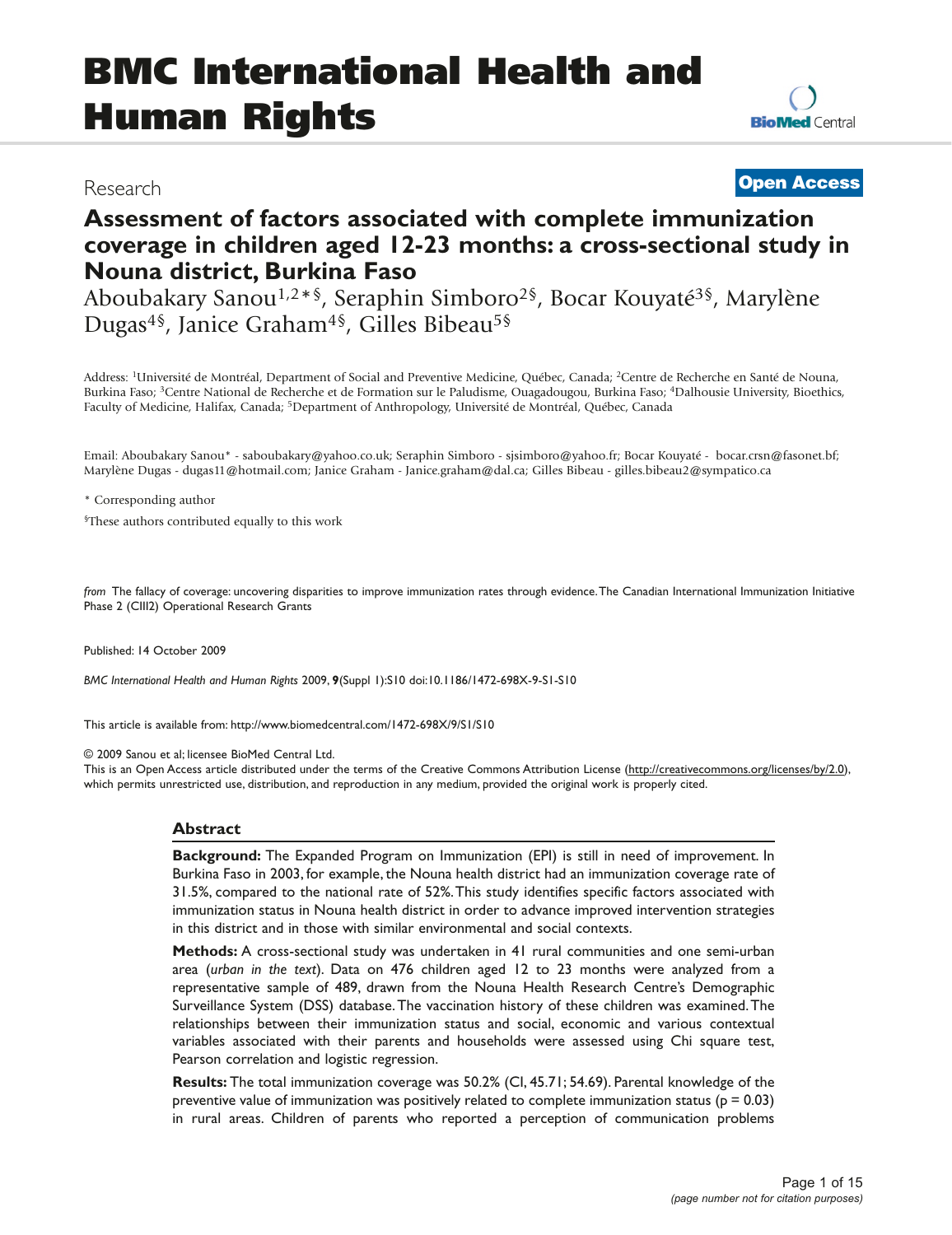surrounding immunization had a lower immunization coverage rate (p <0.001). No distance related difference exists in terms of complete immunization coverage within villages and between villages outside the site of the health centres. Children of non-educated fathers in rural areas have higher rates of complete immunization coverage than those in the urban area ( $p = 0.028$ ). Good communication about immunization and the importance of availability of immunization booklets, as well as economic and religious factors appear to positively affect children's immunization status.

**Conclusions:** Vaccination sites in remote areas are intended to provide a greater opportunity for children to access vaccination services.These efforts, however, are often hampered by the poor economic conditions of households and insufficient communication and knowledge regarding immunization issues. While comprehensive communication may improve understanding about immunization, it is necessary that local interventions also take into account religious specificities and critical economic periods. Particular approaches that take into consideration these distinctions need to be applied in both rural and urban settings.

**Abstract in French:** See the full article online for a translation of this abstract in French.

#### **Abstract in French**

See Additional file 1 for a translation of the abstract to this article in French.

#### **Background**

Immunization has a long history of success. Studies have shown that it has an impact on the major causes of infant death and that it shapes trends of mortality and morbidity among communities [1,2]. Immunization remains one of most cost-effective health interventions [3,4] and has proven to prevent up to 24% of the 10 million yearly deaths of children under five [5]. Nevertheless, vaccination has always faced multiple adversities [6-11], the most recent being the suspicion that it is an international conspiracy against selected communities, particularly those in developing countries [12-15].

To benefit from its full potential, including the positive externalities for non-immunized children, the World Health Organization (WHO) suggests that complete vaccination coverage should reach at least 90% of children at the country level and 80% in sub-areas by the year 2010 [16]. Such an ambitious objective is far beyond the actual reach of most developing countries for several reasons. While in the Netherlands, for example, the perception of risk of infection is a determining factor in the decision of Dutch parents to vaccinate their children [17], daily living conditions determine whether parents seek immunization for their children in many developing regions. In Kinshasa, for example, there is a reported strong association between specific vaccines and mothers' education level [18]. Higher socio-economic condition of the parents is also associated with greater probability of the child being vaccinated under a routine vaccination program compared to mass vaccination campaigns [19]. Knowing what is at stake is also important in vaccination seeking behaviour [20]; not participating in immunization sessions appears to be linked to lack of information amongst parents [21] or to a deliberate choice to refuse [17,22]. Residing near health facilities has also been considered a strong determinant for getting good vaccination coverage [23,24]. In reality, however, this is not always the case since areas in the vicinity of health services often show weak immunization coverage [25].

Ethnic disparities in vaccination rates have been reported in countries like Mali, Niger and Senegal, where, respectively, the Bambaras, Djermas-Songhais and Sérères appear to have more complete immunization coverage [26]. Similarly, in the United States, racial and ethnic differences are reflected in influenza vaccine coverage [27]. Vaccination uptake is thus considered to be highly culturally sensitive, influenced by local perceptions on childhood diseases and decisional processes in households [28]. While some authors emphasize that vaccination uptake has a cultural foundation in some African communities[11,29-33], others attribute low achievement of immunization to cultural discrepancies [6, 34-36] and some etiological considerations regarding preventable diseases have even been identified as "cultural prejudice'' [12].

While the literature shows the importance of social, economic, geographic and cultural factors in the vaccination status of a child, achieving adequate vaccination coverage is not only related to the attitudes and capabilities of parents. Researchers have demonstrated that the organization and functioning of the health care system and services, including the ways health workers perform their activities, constitute key elements in vaccination coverage: it is known that the manner in which immunization activities are organized and services are delivered [6], and the interaction between parents and health workers [9,31] greatly influence the immunization coverage. Unfortunately these aspects are not always taken into consideration by health workers or by the planners of vaccination services.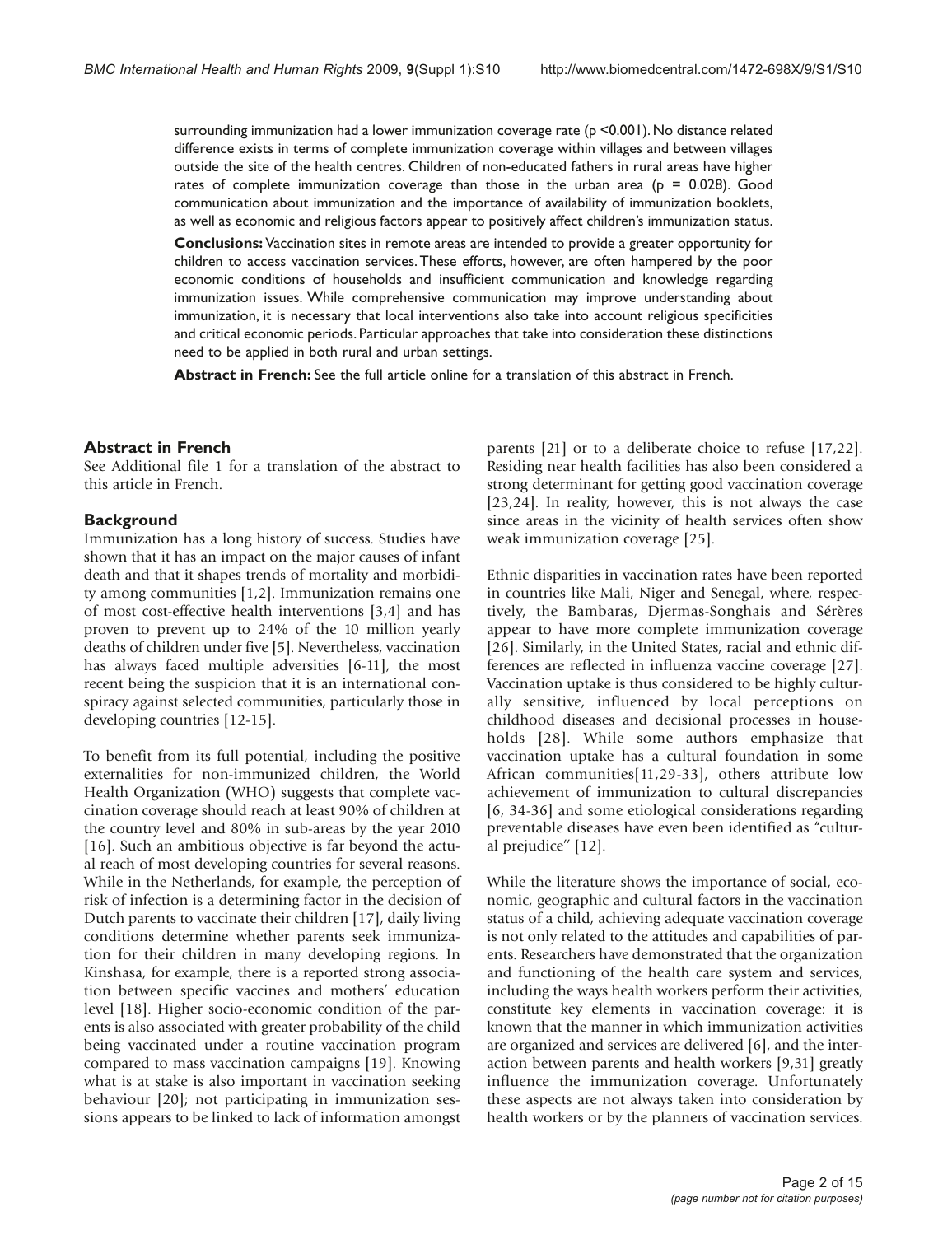The quality of the service at the health post with regards to reception, waiting time [24,31], and good clinical practice [37] also affect demand for immunization.

The success of immunization activities is also associated with the strategies used to reach target populations and to deliver service. Generally, two major health service strategies are utilized complementarily: i) routine vaccination activities are performed by using a combination of mobile and fixed-point strategies or advanced strategies for remote villages; and ii) targeted campaigns are undertaken to complement routine activities and to avoid the emergence of specific epidemics (particularly meningitis and measles). These latter campaigns are however said to be costly [38]. Immunization improvement can adopt *risk based strategies* (who should be vaccinated?) or *place based strategies* (where to vaccinate?) [5]. Strategies that enhance immunization coverage also include approaches that improve demand for immunization, address access to immunization services, compulsory immunization, and adopt provider based strategies [39]. Any combination of these approaches is also possible [40,41].

The Expanded Program on Immunization (EPI) is far from achieving the success experienced by the smallpox eradication program, which is said to have inspired the launching of the EPI in 1974 [42]. In Burkina Faso in 2003, the complete immunization coverage of children aged 12 to 23 months for the six preventable diseases targeted by the EPI was 52%; 3% of these children had never been vaccinated. Sub-area coverage varies greatly, ranging from 18% to 79%. The Nouna health district, for its part, had one of the lowest complete immunization coverage rates, 31.5%, and 5.2% of children aged 12 to 23 months had received no vaccinations. [22].

Through an operational research grant provided by the International Development Research Centre (IDRC) as part of the Canadian International Immunization Initiative Phase 2 (CIII2), an intervention was planned by the Centre de Recherche en Santé de Nouna (CRSN) and the Nouna health district to address this low coverage rate. As part of the planning for that intervention, the CRSN carried out studies to assess the various social, cultural, anthropological and economic factors leading to non-vaccination as well as assess the actual vaccination coverage rates.

This article provides evidence of the issues that appear to be related to complete and incomplete immunization coverage when taking into account details of the communities and the existing structure and provision of health services. As can be seen from the diverse range of strategies reported above, improving immunization coverage in the Nouna district will require concrete knowledge and responsiveness to the particular issues associated with low

coverage in this region. The results of the study reported here provide additional information for constructing local interventions to tackle problems of low coverage in the Nouna district as well as other areas with similar conditions. They will also be important for the 2006–2015 decade target of international institutions such as WHO and UNICEF to reach all disadvantaged areas [43].

# *Study location*

The study area is the health district of Nouna, in the North-West of Burkina Faso, about 300 km from Ouagadougou, the capital city. The district has a district hospital, the Centre de Santé avec Antenne chirurgicale (CMA) and 24 peripheral health centres called Centre de Santé et de Promotion Sociale (CSPS), with each of these peripheral health centres being run by a team of two to four health workers and one to three unqualified volunteers. The district hosts the CRSN, which includes a Demographic Surveillance System (DSS), and covers a population of around 70,000 in 57 villages and the town of Nouna with its seven sectors. The population is composed of several ethnic groups including two native groups (Marka and Bwaba) as well as the Samo, Mossi and Fulani. The people in the region are predominantly Muslim, with some percentage of the population being Christian [44, 45]. Three quarters of the population is illiterate, dependent on subsistence farming and livestock breeding. The average family size is 10 individuals with some compounds composed of multiple generations. The principal language spoken is Djoula, used by almost all the ethnic groups. The study area includes the district hospital, the urban health centre and nine peripheral health centres. Epidemic and endemic diseases, some of which are preventable through vaccination, dominate the epidemiological profile. Local cultural belief systems influence etiological explanations of diseases and healthseeking behaviour is dominated by traditional medicines. It should be noted that, in this area, malaria remains the primary cause of morbidity and mortality, particularly among children.

# **Methods**

# *Sample and procedure*

This research is a cross-sectional study planned as a preintervention assessment. A sample of 489 children aged 12 to 23 months was calculated using the Epi-Info Statcalc with a 95% confidence level, a power of 80%, and 46% as the estimated immunization coverage rate in the research area (this rate was estimated by the research team, based on their knowledge of the local context). The sampling was carried out using the database of the DSS of CRSN, which contained 2,508 households with children in the targeted age group. The number of households to visit in each village was determined according to the proportion of 12 to 23 month-old children in the village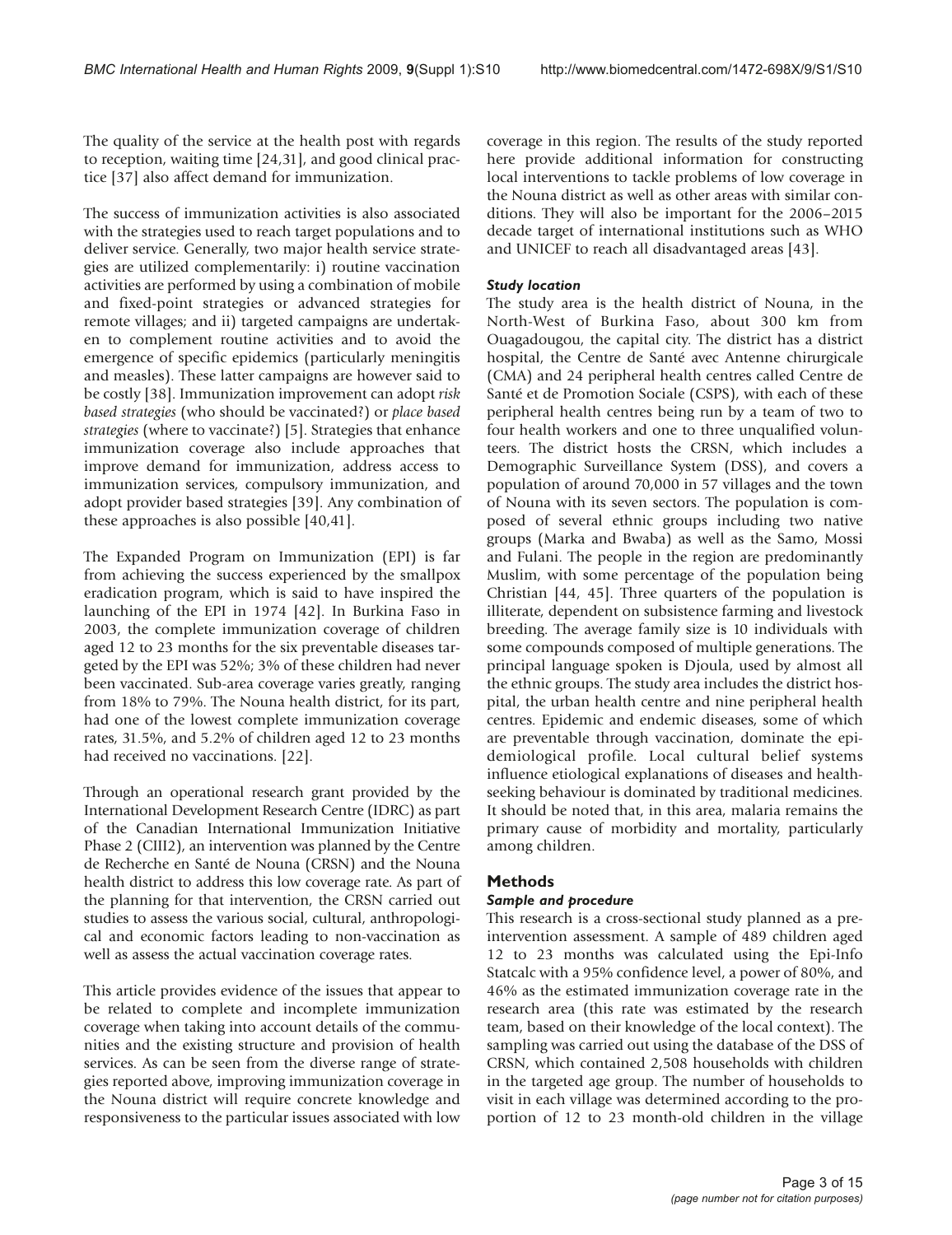from the database. The codes of all the households of a village were written on pieces of paper and then the households were drawn (without replacement) until the required number for the village was obtained. The household was identified using this code and the name of the head of the household. Children were identified using their name and the name of the parents. An appointment was set with the parents; only one child was selected per household. Of 489 children selected, 13 children were not included in the analysis: two children had deceased, five households migrated with their children and the data quality checking procedures rejected four entries for insufficient information and two other children were excluded because they did not belong to the eligible age group. The analyses were performed with a final sample of 476 individuals. There were no refusals.

#### *The questionnaire and data collection*

The questionnaire was built following an adapted household survey questionnaire that is used in the DSS; in addition, a number of focus group discussions were held a month before we framed the questionnaire. The revised questionnaire contains six categories of data: 1) identification of the household and the child; 2) family information extracted from the DSS data base; 3) socioeconomic status information; 4) perception about risk and decision of prevention; 5) birth place of the child and exposure to vaccination information; and 6) knowledge about immunization and participation in prevention sessions. The economic status of households was determined from information gained from interviewees. A basic or *core economical revenue* of the household was estimated on the basis of the revenue from the principal activity of the head of the household in addition to the assets (agricultural production, cattle and poultry) of the household. While we recognize that the *core economic resource* does not provide an account of the total financial resources of the household, it does provide a measurable economic indicator for comparison.

In a section dealing with the mother's participation in immunization activities – i.e. presenting at vaccination sites (vaccination sites are selected fixed places in villages where immunization take place) – and knowledge about immunization, information was also collected on immunization uptake (the principal dependant variable). Information was collected from immunization documents and from the mothers' statements, as suggested by many authors [46,47]. To guarantee the accuracy of this information, we examined multiple written sources used for immunization documentation including the immunization record cards, the prenatal consultation booklet of the mother, the infant files of the health centre and the immunization record book of the village health worker. Verbal information from the mother concerning each vaccine uptake was sought and a direct observation of the BCG scar was performed on the child. The final information obtained by the mother from health workers was also recorded. Responses such as: "*we've been told that our child was too old for this vaccine''* or *"the nurses said the child has got all his vaccines''* were used to correct the final immunization status. It should be noted that mothers give great importance to this final information.

The vaccination sessions are held in locations known as vaccination sites, identified by health workers and communities in the villages. The geographical coordinates of these vaccination sites were taken using a Global Positioning System (GPS). The distance between the household and the vaccination site was then ascertained for inclusion as a variable in the final analyses. The Average Theoretical Range of Action (ATRA) for health centres in 2004 in Burkina Faso was 8.3 km. This indicator was used for scaling the distance from the child's village to the health centre  $(0 = 0 \text{ km}$ , representing residence in a village that has a health centre, 1 = residential distance between 1 km to 8.3 km away from the closest health centre, 2 = 8.4 to 16.6 km, 3 = 16.7 to 24.9 km and  $4 \geq 25$  km). This was used to analyse the relationship between immunization uptake and residential distance from a health centre.

Taking into account the multiethnic characteristics of the study population, 18 representative interviewers participated in the data collection after a week-long training session. Two Masters level (MSc.) research coordinators supervised the interviewers. Both men and women were interviewed in the households. The completeness, logical structure and acceptability of the responses were checked in the field and at the office before we transferred the questionnaires for data entry.

#### *Data analysis*

Data entry was performed using ACCESS and tables were transferred into Epi-Info and SPSS. Relative frequencies and other descriptive statistics were performed to present the distribution of the independent variables and vaccine uptake. Non-parametric analysis using *chi square test* was used to analyze the relation between the vaccination status of the child and the independent variables. A child was considered completely vaccinated if s/he received the BCG vaccine, the four doses of oral polio, three doses of DTP, measles and yellow fever vaccine. This study did not consider the validity of the dose of vaccines received (i.e. whether vaccines were administered in compliance with the vaccination schedule). After dichotomization, the independent variables were examined in a correlation analysis using Pearson's correlation coefficients to detect potential collinearities in the logistic regression and lead to appropriate data analysis and reporting [48,49]. The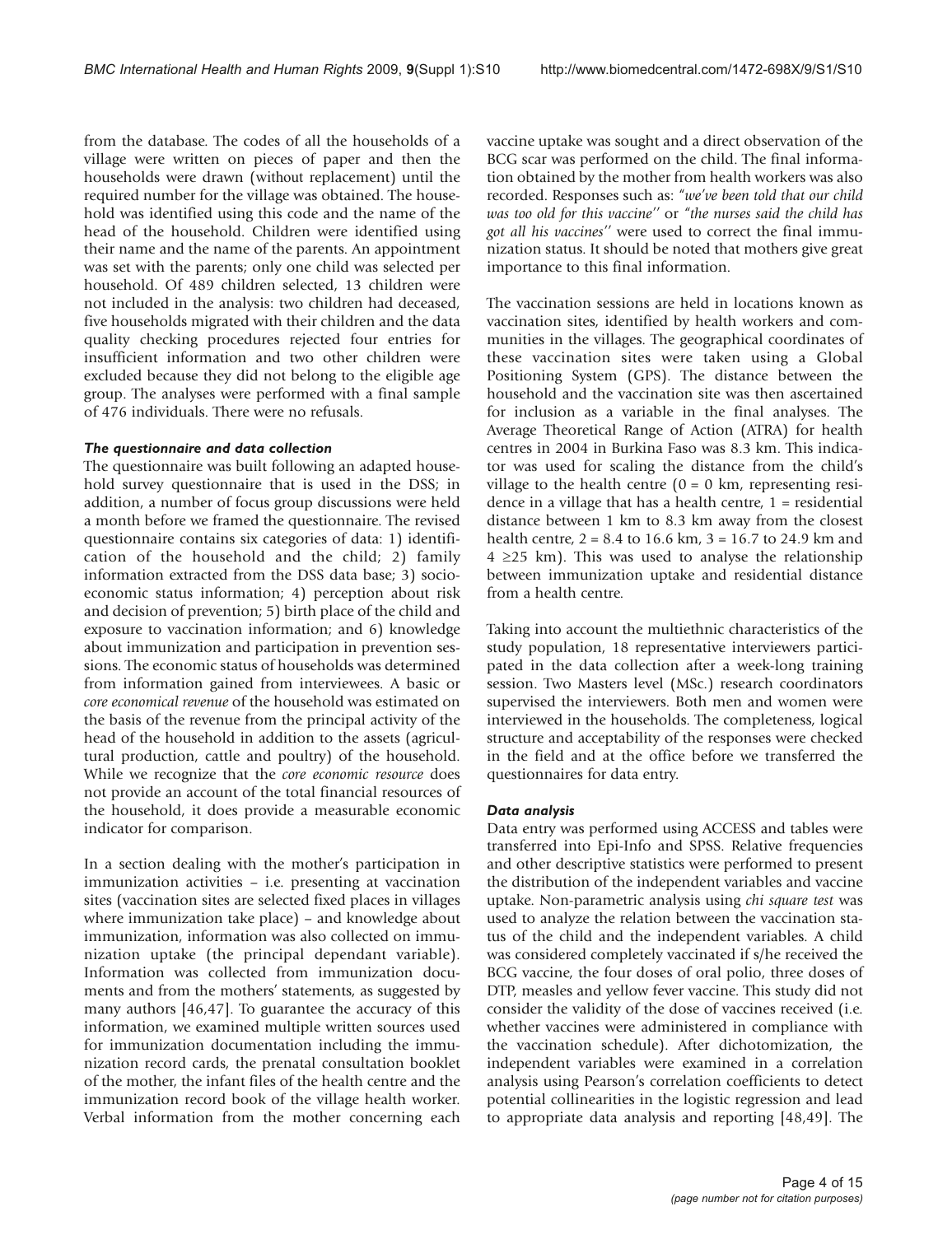| Variables                                      | Number of<br>children (n) | Percentages<br>$(\%)$ |
|------------------------------------------------|---------------------------|-----------------------|
| Sex of child                                   |                           |                       |
| Male                                           | 228                       | 47.9                  |
| Female                                         | 248                       | 52.1                  |
| Total                                          | 476                       | 100.0                 |
| Availability of a vaccination record document  |                           |                       |
| No                                             | 127                       | 26.7                  |
| Yes                                            | 349                       | 73.3                  |
| Total                                          | 476                       | 100.0                 |
| Locality                                       |                           |                       |
| Urban                                          | 127                       | 26.7                  |
| Rural                                          | 349                       | 73.3                  |
| Total                                          | 476                       | 100.0                 |
| Birth place                                    |                           |                       |
| At a health center                             | 188                       | 39.5                  |
| Home and elsewhere                             | 288                       | 60.5                  |
| Total                                          | 476                       | 100.0                 |
| Distance from village to health centre (range) |                           |                       |
| 0(0 km)                                        | 181                       | 38.0                  |
| $1$ (1 to 8.3 km)                              | 2                         | 25.4                  |
| 2 (8.4 to 16.6 km)                             | Ш                         | 23.3                  |
| 3 (16.7 to 24.9 km)                            | 50                        | 10.5                  |
| 4 (more than 25 km)                            | $\overline{13}$           | 2.7                   |
| Total                                          | 476                       | 100.0                 |
| Father's school attendance                     |                           |                       |
| None                                           | 254                       | 53.4                  |
| Muslim Koranic                                 | 71                        | 14.9                  |
| Formal                                         | 151                       | 31.7                  |
| Total                                          | 476                       | 100.0                 |
| Mother's school attendance                     |                           |                       |
| None                                           | 355                       | 74.6                  |
| Muslim Koranic                                 | 41                        | 8.6                   |
| Formal                                         | 80                        | 16.8                  |
| Total                                          | 476                       | 100.0                 |
| Mother's attendance in literacy classes        |                           |                       |
| No                                             | 424                       | 89.3                  |
| Yes                                            | 51                        | 10.7                  |
| Total                                          | 475                       | 100.0                 |
| Father's religion                              |                           |                       |
| <b>Muslims</b>                                 | 295                       | 62.0                  |
| Christians                                     | 140                       | 29.4                  |
| Animist and other religion                     | 41                        | 8.6                   |
| Total                                          | 476                       | 100.0                 |
| Monogamous                                     |                           |                       |
| No                                             | 209                       | 43.9                  |
| Yes                                            | 267                       | 56.I                  |
| Total                                          | 476                       | 100.0                 |
| Polygamous                                     |                           |                       |
| No                                             | 292                       | 61.3                  |
| Yes                                            | 184                       | 38.7                  |
| Total                                          | 476                       | 100.0                 |
|                                                |                           |                       |

**Table 1** - Characteristics of study participants.

*(Continued in next column)*

| Variables                            | Number of<br>children (n) | Percentages<br>$(\%)$ |
|--------------------------------------|---------------------------|-----------------------|
| Household ethnic group               |                           |                       |
| <b>Bwaba</b>                         | 107                       | 22.5                  |
| Marka                                | 205                       | 43.1                  |
| Mossi                                | 94                        | 19.7                  |
| Foulani                              | 24                        | 5.0                   |
| Samo                                 | 39                        | 8.2                   |
| Others                               | 7                         | 1.5                   |
| Total                                | 476                       | 100.0                 |
| Father's profession                  |                           |                       |
| Agriculture                          | 412                       | 86.6                  |
| Others                               | 64                        | 13.4                  |
| Total                                | 476                       | 100.0                 |
| Quartiles of revenue (In CFA francs) |                           |                       |
| 1st (0 to 146475)                    | 119                       | 25.0                  |
| 2nd (146475.1 to 332125)             | 119                       | 25.0                  |
| 3rd (332125.1 to 595375)             | 119                       | 25.0                  |
| 4th (595375 to Highest)              | 119                       | 25.0                  |
| Total                                | 476                       | 100.0                 |

**Table 1** - Characteristics of study participants *(Continued).*

independent variables that showed significance for complete vaccination uptake were included in the logistic regression analyses. Given that in the rural areas many more variables proved significant in relation to the dependant variables, we excluded Nouna town from the regression analysis. Finally, interpretation of our findings takes into account the literature, context and purpose of the study.

## **Results**

#### *Characteristics of study participants*

Table 1 indicates that the data relate to 476 children, 228 (47.9%) boys and 248 (52.1%) girls between 12 and 23 months of age. Children residing in the town of Nouna represented 26.7 % (127) while the remaining came from surrounding villages. Nearly 40% of the children were born in health facilities and 38% were residing in a village hosting a health centre. The majority of fathers (53.4%) and mothers (74.6%) attended no school or had received Islamic religious teachings through Koranic schooling (respectively 14.9 % and 8.6%). Some mothers attended adult literacy classes (10.7%). The majority of parents were Muslim (295/476), while Christians represented about 30% and local belief systems 8.6%. The dominant marital status was monogamous (56.1%) followed by polygamous (38.7%). Three ethnic groups composed the majority of the study population: Marka 43.1%, Bwaba 22.5% and Mossi 19.7%. The principal activity of the parents was agriculture (86.6%). The mean estimated core annual revenue of the households was 509373 CFA francs, ranging from 1500 CFA francs to 6600000 CFA francs (1 USD is worth approximately 450 CFA francs).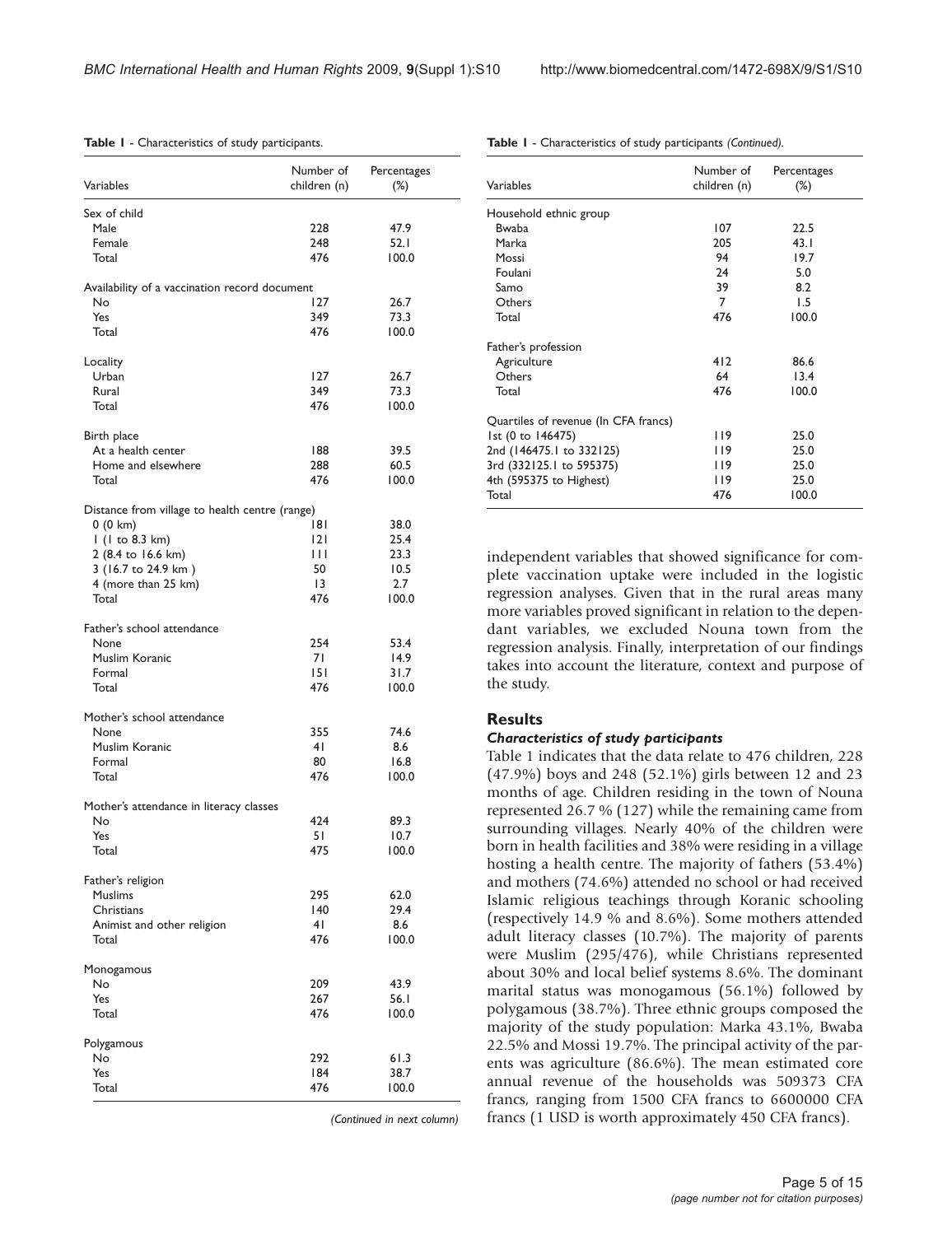|  |  |  |  | Table 2 - Objectives of immunization according to respondents. |  |  |  |
|--|--|--|--|----------------------------------------------------------------|--|--|--|
|--|--|--|--|----------------------------------------------------------------|--|--|--|

| Objectives of immunization                 | Numbers of respondents | Percentages (%) |       | 95% CI |
|--------------------------------------------|------------------------|-----------------|-------|--------|
| Don't know                                 | 49                     | 10.29           | 7.57  | 13.03  |
| Prevent disease                            | 284                    | 59.66           | 55.29 | 64.11  |
| For health (without precision)             | 136                    | 28.57           | 24.54 | 32.66  |
| It's for a specific disease (mainly polio) |                        | l.48            | 0.41  | 2.59   |
| Total                                      | 476                    | 100             |       |        |

**Table 3** - Parents' knowledge.Availability of booklet. Perception of communication problem and vaccination uptake.

|                                                        | Not completely vaccinated | Completely vaccinated | $p \leq 0.05$ |  |
|--------------------------------------------------------|---------------------------|-----------------------|---------------|--|
| Knowledge of the preventive objectives of immunization |                           |                       |               |  |
| <b>Illiterate father</b>                               | Total = $325$ ; n $(\%)$  |                       |               |  |
| Don't know or it's for a specific disease              | 27 (15.7%)                | 12(7.8%)              |               |  |
| To prevent diseases or for child health                | 145 (84.3%)               | 141 (92.2%)           | 0.030         |  |
| Availability of a vaccination record document          | Total = $357$ ; n $(\%)$  |                       |               |  |
| No.                                                    | 68 (35.6%)                | 29 (17.5%)            |               |  |
| Yes                                                    | 123 (64.4%)               | 137 (82.5%)           | 0.000         |  |
| Perception of communication problems                   |                           |                       |               |  |
| Rural area                                             | Total = $349$ ; n $(\%)$  |                       |               |  |
| Did not perceive communication problem                 | 41 (24.8%)                | 80 (43.5%)            |               |  |
| Perceived communication problem                        | 124 (75.2%)               | 104 (56.5%)           | 0.000         |  |

#### *Immunization coverage and knowledge about vaccination activities*

The complete immunization coverage was 50.2% (CI: 45.71–54.69) with 2.52% (CI: 1.10–3.90%) having never been vaccinated. Table 2 reveals that 59.7% of parents (CI: 45.71–64.11) knew that the objective of vaccinating children was to prevent disease, while 10.29 % (CI: 7.57–13.03) of parents said they had no idea about the objectives of vaccination; for others, all vaccinations are to prevent specific diseases like poliomyelitis. Vaccination records were available for 73.3% of children. The majority of respondents identified poliomyelitis (66.4%) as the primary example of vaccine-preventable disease, followed by malaria (31.87%). Tuberculosis (1.87%), whooping cough and diphtheria (<1%) were given less consideration as preventable diseases.

Respondents were asked about specific concerns that prevented them from participating in vaccination sessions. From the 476 respondents, 318 (66.8%) mentioned communication problems (they did not understand what the health workers wanted; they thought their child was totally immunized); 5% (25/476) complained about the organization of immunization sessions (e.g. "*health workers don't stay in the village for enough time; they come too late, they discriminate against some children").* 

# *Factors associated with complete immunization coverage*

*Knowledge, vaccination documents and immunization uptake* Knowledge about the reasons for immunization and complete immunization coverage were found to be associated with the parents' level of education. Children of non-educated fathers who reported no knowledge of the objectives of immunization were less likely to be completely vaccinated (Table 3). Although there was a strong relation between the availability of vaccination documents and complete vaccination status, this relation was only significant in rural areas and not significant for children of the highest income group (p < 0.001). In rural settings, the perception of communication problems between parents and health workers was significantly associated with complete immunization coverage. There was no significant association with those living in the urban area of Nouna.

# *Geographic factors, locality, birthplace, distance of vaccination site and immunization*

Table 4 shows that children in rural areas have a more complete immunization coverage rate than those in the urban area among non-educated fathers and mothers (p = 0.028 for fathers and 0.026 for mothers). Children born at health facilities in the villages have a more complete immunization coverage rate compared to those born at health facilities in Nouna town (52.5% versus 47.5%, p = 0.003).

The mean distance from households to vaccination site was 453.7 m; 432.5 m (SD: 476.2) for completely vaccinated children and 475.16 m (SD: 400.23) for not completely vaccinated ones. As to intra-village variation, children in close proximity to the vaccination site had no advantage in terms of complete vaccination coverage rate.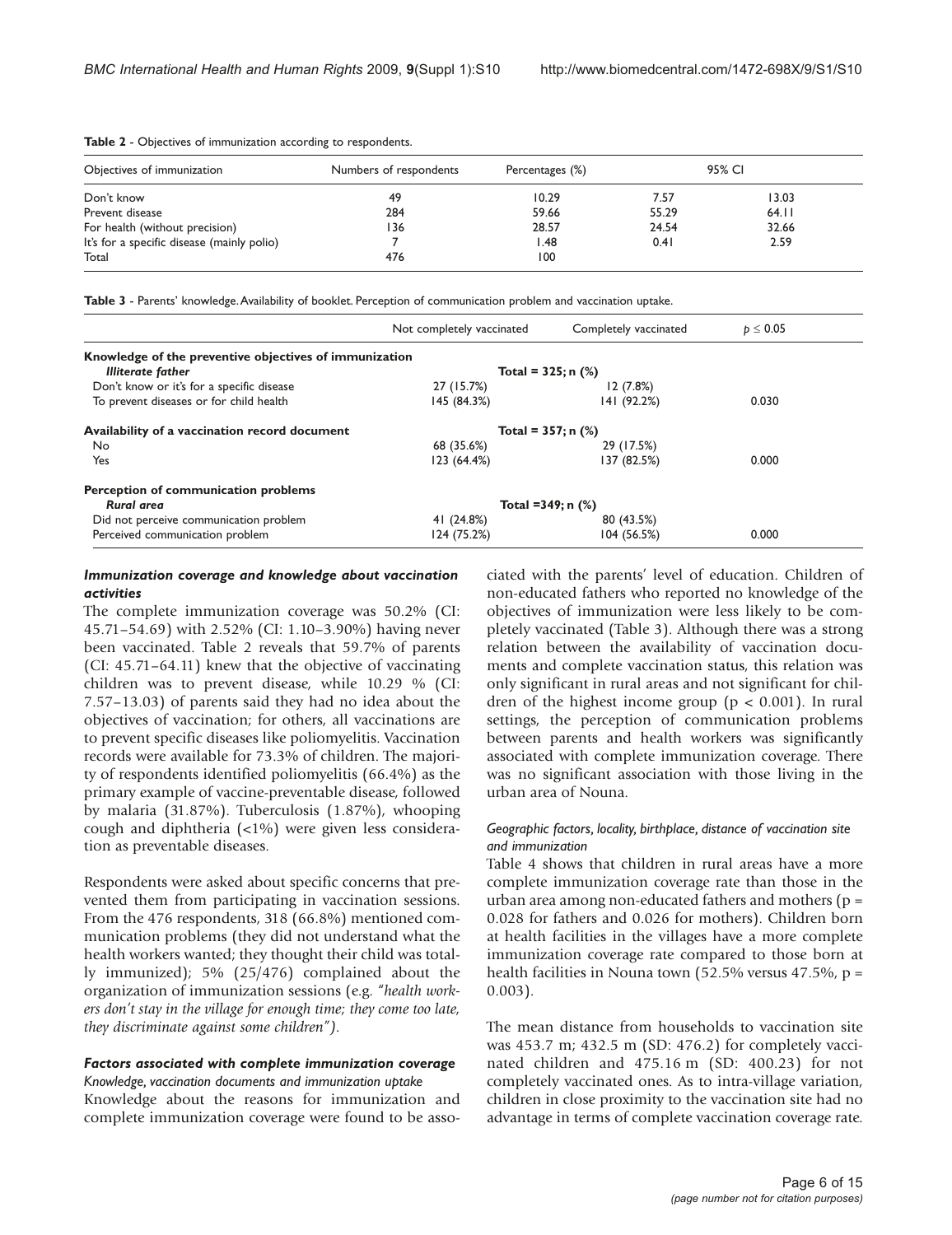**Table 4** - Relation between locality, birth place, distance to the vaccination site and vaccination uptake.

| Locality                                       | Not completely vaccinated | Completely vaccinated | $p \leq 0.05$ |
|------------------------------------------------|---------------------------|-----------------------|---------------|
| Urban/rural                                    |                           |                       |               |
| <b>Illiterate</b> father                       |                           | Total = $325; n$ (%)  |               |
| Urban                                          | 48 (27.9%)                | 27 (17.6%)            |               |
| Rural                                          | 124(72.1%)                | 126 (82.4%)           | 0.028         |
| <b>Illiterate mother</b>                       | Total = $396$ ; n $(\%)$  |                       |               |
| Urban                                          | 55 (26.7%)                | 33 (17.4%)            |               |
| Rural                                          | 151(73.3%)                | 157 (82.6%)           | 0.026         |
| <b>Birth place</b>                             |                           | Total = $476; n$ (%)  |               |
| Born at health facilities                      | 87 (36.7%)                | 101(42.3%)            |               |
| Born out of health facilities                  | 150 (63.3%)               | 138 (57.7%)           | 0.215         |
| Born at health facilities                      | Total = $188; n$ (%)      |                       |               |
| Urban                                          | 60 (69.0%)                | 48 (47.5%)            |               |
| Rural                                          | 27(31.0%)                 | 53 (52.5%)            | 0.003         |
| Born outside health facilities                 | Total = $288; n$ (%)      |                       |               |
| Urban                                          | 12 (8.0%)                 | 7(5.1%)               |               |
| Rural                                          | 138 (92.0%)               | 131 (94.9%)           | 0.317         |
| Distance from household to vaccination site    | Total = $476$ ; n $(\%)$  |                       |               |
| $1$ 0-250 meters                               | 83 (35.0%)                | 89 (37.2%)            |               |
| $2 > 250 - 500$                                | 64 (27.0%)                | 72 (30.1%)            |               |
| $3 > 500 - 750$                                | 50 (21.1%)                | 41 (17.2%)            |               |
| $4 > 750 - 1000$                               | 19(8.0%)                  | 21(8.8%)              |               |
| $5 > 1000 +$                                   | 21 (8.9%)                 | 16(6.7%)              | 0.674         |
| Distance from village to health center (range) |                           |                       |               |
| <b>Rural</b>                                   | Total = $349; n$ (%)      |                       |               |
| 0(0 km)                                        | 22 (13.3%)                | 47 (25.5%)            |               |
| $1$ (1 to 8.3 km)                              | 59 (35.8%)                | 47 (25.5%)            |               |
| 2 (8.4 to 16.6 km)                             | 49 (29.7%)                | 62 (33.8%)            |               |
| 3 (16.7 to 24.9 km)                            | 29 (17.6%)                | 21(11.4%)             |               |
| 4 (more than 25 km)                            | 6(3.6%)                   | 7(3.8%)               | 0.015         |

Considering the distance between the village of residence of the child and the health centre, the mean distance was 6.8 km (SD: 7.67); 6.6 (SD: 7.69) for vaccinated and 7.0 (SD: 7.66) for not completely vaccinated. There was a significant difference between the distance from the child's village to the health centre and immunization uptake ( $χ²$  $= 12.298$ , df  $= 4$ ; p  $= 0.015$ ). The correlation between the range of distance from village to health centre (dichotomized in  $0 = 0$  and 1 to  $4 = 1$ ) and complete immunization coverage is significant ( $r = -0.153$ , at  $p =$ 0.01 level; Table 5). Rural children living in villages hosting the health centres tend to have better coverage.

#### *Social factors (education, religion, marital status) and immunization uptake*

Table 6 shows children from non-educated fathers were less immunized in the urban area ( $n = 127$ ). In rural settings, the adult literacy of the mother was found to significantly determine vaccine uptake; 13.7% of the children of literate mothers were completely vaccinated compared to  $6.7\%$  of the non-vaccinated ( $p = 0.032$ ). After controlling for both locality (rural/urban), and economic status, we notice that in rural areas, in the poorer three quartiles, children from Muslim families had lower immunization coverage rates (48.86%) compared to others (51.2%) (p = 0.011 n = 253). Children of polygamous fathers were more likely to have an incomplete vaccination status in rural areas. Marital status and religion were not significantly related to lower immunization coverage rate in the urban area.

#### *Economic factors and immunization uptake*

With regards to the principal economic activities of parents, no significant difference was noticed between children of farmers and others. Table 7 provides the analysis of the core revenue of the household. After controlling for locality and education, it appears that children of non-educated fathers among the higher fourth quartile (households earning more than 595375 CFA francs/year) had better immunization coverage compared to children of non-educated fathers among the poorer three quartiles (earning less than 595375 CFA francs/year). Children of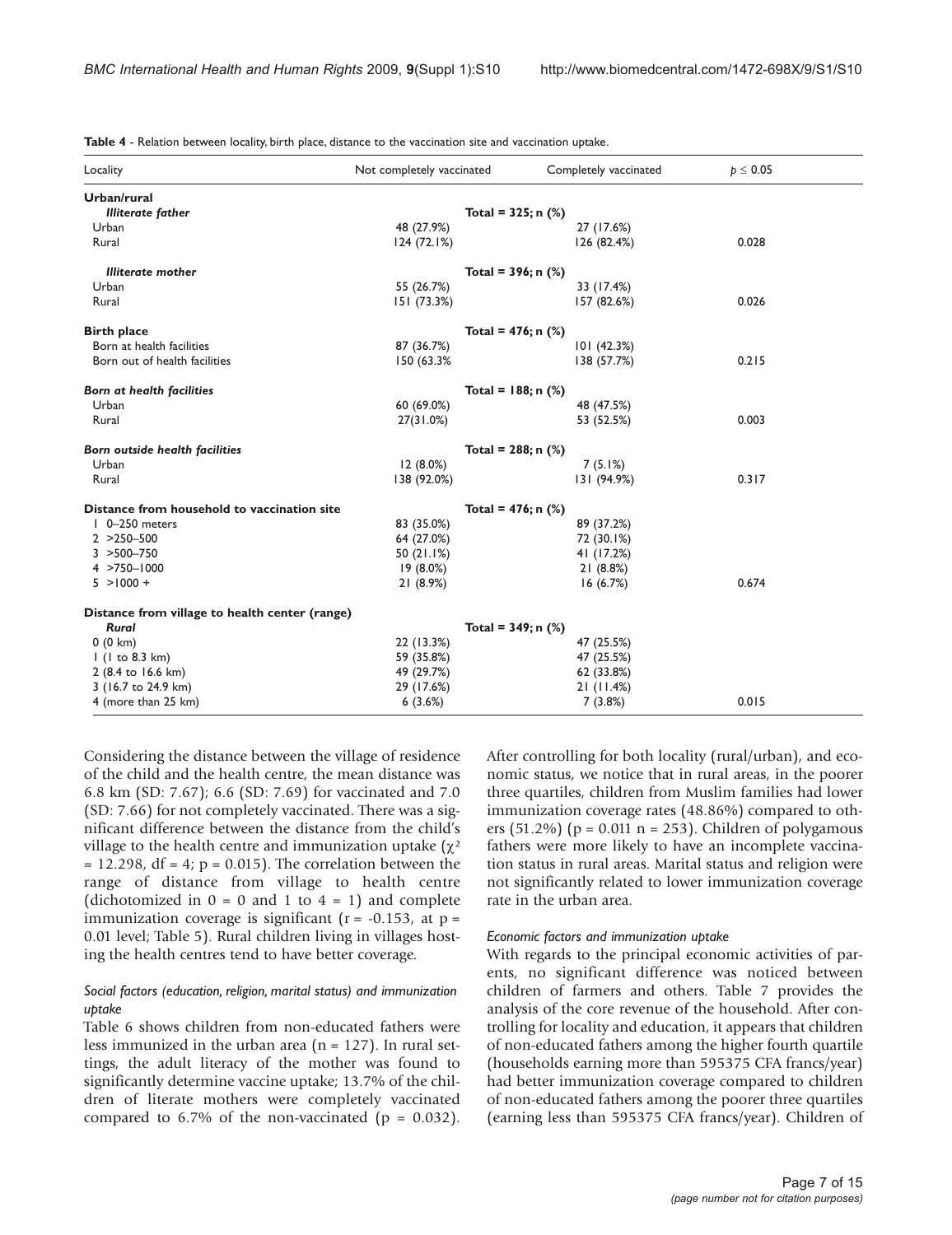|                                              |                       |                   |                                                                          |            | LN          | ∾           |                       | ∞         | ᡡ       | $\subseteq$ |            | $\tilde{c}$<br>$\overline{a}$ |
|----------------------------------------------|-----------------------|-------------------|--------------------------------------------------------------------------|------------|-------------|-------------|-----------------------|-----------|---------|-------------|------------|-------------------------------|
|                                              |                       |                   |                                                                          |            |             |             |                       |           |         |             |            |                               |
| Complete vaccination                         |                       |                   |                                                                          |            |             |             |                       |           |         |             |            |                               |
| 2 Knowledge of the objectives of vaccination | 0.072                 |                   |                                                                          |            |             |             |                       |           |         |             |            |                               |
| 3 Perception of communication problems       | $95**$<br>್           | 0.017             |                                                                          |            |             |             |                       |           |         |             |            |                               |
| 4 Availability of vaccination record card    | 16**<br>$\bar{\rm s}$ | 0.043             | $0.127*$                                                                 |            |             |             |                       |           |         |             |            |                               |
| 5 ATRA (8.3 km)                              | $153**$<br>Ş          | $-0.045$          | 1001                                                                     | $-0.179**$ |             |             |                       |           |         |             |            |                               |
| 6 Birth place                                | 148**<br>ᅙ            | $-0.031$          |                                                                          | $-0.147**$ | $0.756***$  |             |                       |           |         |             |            |                               |
| 7 Father's religion                          | $0.163**$             | $0.159***$        |                                                                          | $-0.055$   | $-0.308***$ | $-0.242***$ |                       |           |         |             |            |                               |
| 8 Education of the father                    | 0.074                 |                   | $-0.025$<br>$-0.029$<br>$-0.169$ <sup>**</sup><br>$-0.146$ <sup>**</sup> | $0.136*$   | $-0.198**$  | $-0.110*$   | $0.201**$             |           |         |             |            |                               |
| 9 Education of the mother                    | 0.096                 | $-0.018$<br>0.063 |                                                                          | 0.092      | $-0.154***$ | $-0.140**$  | $0.178$ <sup>**</sup> | $0.224**$ |         |             |            |                               |
| 10 Adult literacy of the mother              | $\frac{1}{2}$         | 0.049             |                                                                          | 0.067      |             | $-0.154**$  | $0.208$ <sup>**</sup> | 0.037     | 0.139** |             |            |                               |
| I Monogamous marital status                  | $0.148**$             | 0.052             | $0.089$<br>$-0.110*$                                                     | 0.041      | $-0.142***$ | 0.008       | $0.193**$             | 0.052     |         | 0.084       |            |                               |
| 12 Polygamous marital status                 | $33*$<br>Ģ            | 0.042             | 0.084                                                                    | $-0.050$   | 0.042       | 0.037       | $-0.213**$            | $-0.104$  | 0.006   | $-0.088$    | $-0.900**$ |                               |
| 13 Economic status                           | $0.133*$              | 0.012             | 0.017                                                                    | 0.041      | 0.049       | 0.046       | $-0.028$              | 0.082     | 0.094   | 0.001       | $-0.119*$  | $0.147***$                    |

The correlation is significant at 0.05 level (bilateral). Variable ATRA dichotomised in 0=0 and ATRA 1 to 4=1.

The

/ariable ATRA dichotomised in 0=0 and ATRA 1 to 4=1. correlation is significant at 0.05 level (bilateral).

non-educated fathers of the forth quartile represent 32.5% of the completely vaccinated group and only 17.7% of the unvaccinated group ( $p = 0.017$ ) in rural settings ( $n = 250$ ).

*Characteristics of completely vaccinated children (focus on rural area)* This part of the analysis was restricted to rural areas (349 children). We excluded from this analysis those variables that were not associated with vaccination status in the preceding steps, such as sex, distance from the household to the vaccination site, membership of the mother with an association (societies), and principal activities of the father. The remaining variables were dichotomized. The Pearson correlation test was then performed with variables that showed to be related to the dependant variables. As presented in Table 5, from 12 independent variables, three variables (knowledge of the objectives of immunization,  $r = 0.072$ ; education of the father,  $r =$ 0.074; and education of the mother, r = 0.097) showed no significant correlation with the immunization status. All these variables were excluded from further analyses. In addition, the mother's attendance in literacy classes was also excluded because of the small number of cases.

Before proceeding to our analysis, we split the remaining variables into two groups. Variables related exclusively to the household formed one group (religion, monogamous marital status, polygamous marital status, and economic status) and variables related to the health system formed the other group (perception of problem of communication, availability of vaccination document, distance to the health centre, and place of birth). A stepwise logistic regression was performed on vaccination status entering group 1 variables at the first step and group 2 variables at the second step.

The Hosmer-Lemeshow test of goodness of fit was not significant (khi2 = 5.516, df = 7; significance =  $0.597$ ), indicating that the model fits the data. The Nagelkerke R2 is 0.186; the total percentage of correct classification of the model is 66.2% (the intercept only model was 52.7% and the step 1 model indicated 61% of correct classification). Results from the final model, in Table 8, suggest that children from households where vaccination documents were available are 2.4 times more likely to be in completely vaccinated groups  $(OR = 2.381; 95\% \text{ CI} =$ 1.436–3.948). The perception of communication problems by parents decreases the chance of being completely vaccinated by 0.46 (OR = 0.461; 95% CI = 0.283–0.750) and the household being in the forth quartile of the economic strata increased the likelihood of complete vaccination by 2.1 (OR = 2.1; 95% CI = 1.24–3.55). Being of non-Muslim religion increased the chance of being in the completely vaccinated group by  $1.8$  (OR =  $1.811$ ;  $95\%$ )  $CI = 1.102 - 2.985$ .

 $\overline{\phantom{a}}$ 

 $\lfloor n \rfloor$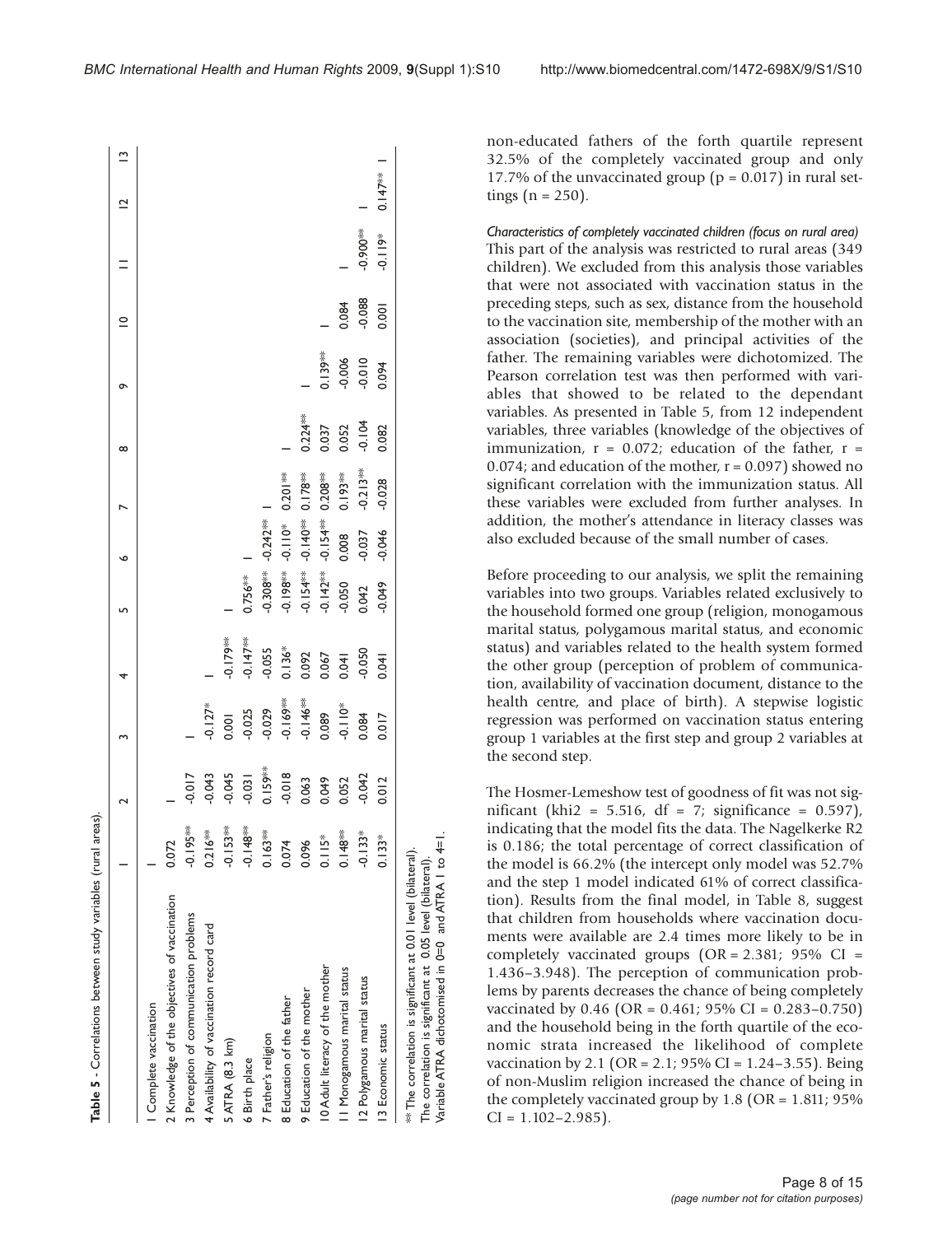**Table 6** - Relation between social factors and vaccination uptake.

| Variables                                               | Not completely vaccinated | Completely vaccinated    | $p \leq 0.05$ |
|---------------------------------------------------------|---------------------------|--------------------------|---------------|
| <b>Urban</b>                                            |                           |                          |               |
| <b>Education of the father</b>                          |                           | Total = $127; n$ (%)     |               |
| Not educated                                            | 48 (66.7%)                | 27 (49.1%)               |               |
| Educated                                                | 24 (33.3%)                | 28 (50.9%)               | 0.046         |
| <b>Education of the mother</b>                          |                           | Total = $127; n$ (%)     |               |
| Not educated                                            | 55 (76.4%)                | 33 (60.0%)               |               |
| Educated                                                | 17(23.6%)                 | 22 (40.0%)               | 0.047         |
| <b>Rural</b> area                                       |                           |                          |               |
| Mother's attendance in literacy classes                 |                           | Total = $348; n$ (%)     |               |
| Illiterate                                              | 154 (93.3%)               | 158 (86.3%)              |               |
| Literate                                                | 11(6.7%)                  | 25 (13.7%)               | 0.032         |
| Membership of the mother in associations                |                           | Total = $474$ ; n $(\%)$ |               |
| Not member                                              | 189 (80.1%)               | 178 (74.8%)              |               |
| Member                                                  | 47 (19.9%)                | 60 (25.2%)               | 0.168         |
| <b>Rural</b> area                                       |                           |                          |               |
| <b>Monogamous parents</b>                               |                           | Total = $349; n$ (%)     |               |
| No                                                      | 88 (53.3%)                | 71 (38.6%)               |               |
| Yes                                                     | 77 (46.7%)                | 113(61.4%)               | 0.006         |
| Polygamous parents                                      |                           | Total = $349; n$ (%)     |               |
| No                                                      | 87 (52.7%)                | 121 (65.8%)              |               |
| Yes                                                     | 78 (47.3%)                | 63 (34.2%)               | 0.013         |
| <b>Religion</b> (rural three lowest economic quartiles) |                           | Total = $253; n$ (%)     |               |
| Muslim                                                  | 85 (65.4%)                | 60 (48.8%)               |               |
| Others                                                  | 45 (34.6%)                | 63 (51.2%)               | 0.011         |

**Table 7** - Relation between economic status and vaccination uptake.

| Variables                                      | Not completely vaccinated | Completely vaccinated | $b \leq 0.05$ |  |
|------------------------------------------------|---------------------------|-----------------------|---------------|--|
| <b>Profession All participants</b>             | Total = $476$ ; n $(\%)$  |                       |               |  |
| <b>Farmers</b>                                 | 209 (88.2%)               | 203 (84.9%)           |               |  |
| Others                                         | 28 (11.8%)                | 36(15.1%)             | 0.299         |  |
| <b>Economic status of household</b>            |                           |                       |               |  |
| Rural area, non-educated                       | Total = $250; n$ (%)      |                       |               |  |
| - $Ist$ to $3rd$ quartile (< 595375 CFA /year) | 102(82.3%)                | 85 (67.5%)            |               |  |
| - $4th$ quartile (> 595375 CFA /year)          | 22 (17.7%)                | 41 (32.5%)            | 0.007         |  |

**Table 8** - Logistic regression model: vaccination status and predicting factors.

|                                               |          | Significance level | O.R (CI for O.R 95.0%) |
|-----------------------------------------------|----------|--------------------|------------------------|
| Variables                                     |          |                    |                        |
| Father's religion (non Muslim)                | 0.595    | 0.019              | $1.813(1.102 - 2.985)$ |
| Economic status (4th quartile)                | 0.742    | 0.006              | 2.100 (1.242-3.554)    |
| Availability of vaccination record card (Yes) | 0.868    | 0.001              | 2.381 (1.436-3.948)    |
| Perception of communication problems (Yes)    | $-0.775$ | 0.002              | $0.461(0.283 - 0.750)$ |

## **Discussion**

The complete immunization coverage rate (50.2%) remains low in Nouna district with many children reaching their first birthday without any contact with immunization services. Our findings, however, show a significant improvement from the preceding year's rate of 31.5%, obtained from the census of the district [22]. These findings require recognition of the limitations of the study and determination of the relevance of the results.

# *Knowledge, vaccination documents and importance of communication in immunization uptake*

The relevance of the findings could be reduced if the relationship between immunization and the availability of vaccination record documents was related to our data collection procedures. Thus this finding requires further discussion. The relationship between immunization and the availability of vaccination record documents suggests three interpretations. The first is recall bias; the eligible age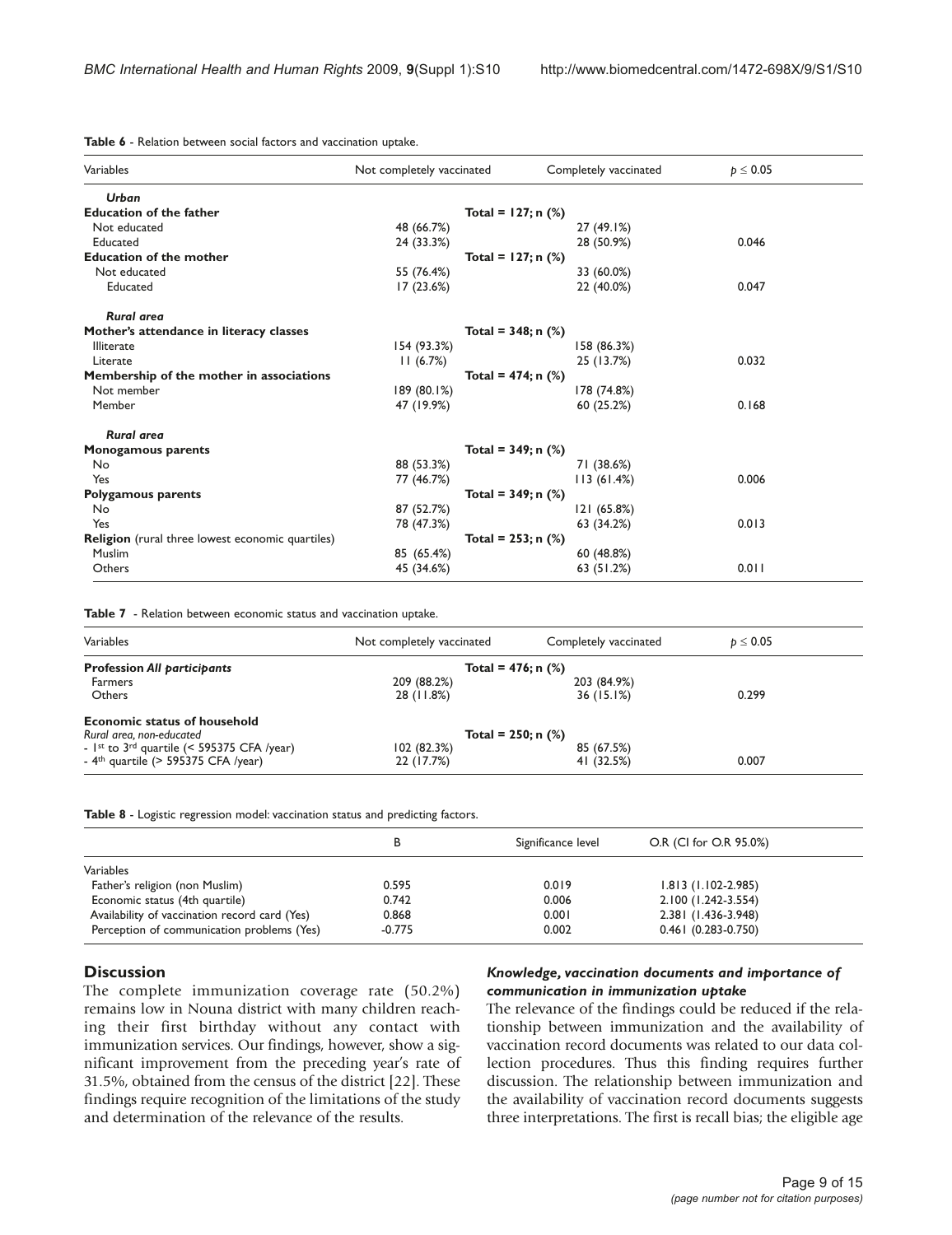group for the study included children who had already left the immunization program. Accurate recall by parents of events that took place almost a year before may, in some cases, be compromised. Challenging this hypothesis, however, is the fact that our analysis shows that the association was only significant in low economic groups and in rural areas. Additionally, of the 26.7% of those with no vaccination document, 2.5% claimed their child got no vaccine while 17.0% had no documentation, but were, in fact, completely vaccinated following appropriate mothers reporting [46,47]. The influence of not having a document on reporting, therefore, appears to be negligible.

A second interpretation, and important consideration, is that the children of parents who lost or could not afford immunization documents are not accepted at vaccination sessions. In many rural areas health workers do not vaccinate children who do not have vaccination cards. Some analyses of the anthropological study that was also carried out by CRSN as part of this operational research grant [28] show that mothers who lose their vaccination booklets or bring damaged documents to immunization sessions feel humiliated by health personnel. Vaccination workers complain they cannot interrupt the vaccination session in order to help mothers recall their children's vaccination history.

Our third interpretation is that economic conditions affect the ability to afford and keep immunization record documents in good condition.

More than half of the respondents had an accurate idea about the objectives of vaccination; about 60% of the respondents know that immunization is to prevent disease. Referring to the lower limit of the confidence interval (55.3–64.1) of this estimate, however, we suggest the urgent need for better information for at least 45% of the population. While people recognize that vaccination is for the health of their children, more detailed knowledge about immunization might be required. UNICEF, for example, states that "It is essential that all parents know why, when, where and how many times the child should be immunized. Parents also need to know that it is safe to immunize their child even if the child has an illness or a disability or is suffering from malnutrition" [20]. Reinforcing knowledge about the goal of immunization is crucial, exemplified in our findings by a significantly higher rate of complete immunization coverage when non-educated parents understand the preventive goals of vaccination ( $p = 0.03$ ; Table 3).

Knowledge about child preventable diseases reflects an understanding of the immunization goals. Apart from poliomyelitis, which is understood by more than half of respondents, other preventable diseases remain largely ignored. Knowledge about the immunization program is proportionate to the effort the health system deploys for communication and promotion of awareness. Diseases that are addressed by specific awareness and campaign programs, such as is done for poliomyelitis, are better known because of their extensive coverage in the media.

The vast amount of respondents who wrongly named malaria as an EPI preventable disease is also important. As reported elsewhere [33], it seemed unacceptable for a frequent and disabling disease like malaria not to be taken into account by EPI. Many other diseases or symptoms considered as preventable, such as cholera or headaches, are not within the mandate of EPI. If participation in immunization is dependent on the expectation that all diseases and symptoms will be controlled, the trust and confidence of those uninformed participants who suffer – after being inoculated – from diseases with similar symptoms that were not part of the vaccination regimen will be lost. The EPI in Burkina Faso has been extended to Hepatitis B, and meningitis from *hemophilius influenzae* following our study period. Extending EPI to these new diseases offers considerable improvement that may also increase the populations' participation in the program if they are well informed.

Our results show that perception of communication problems by parents halves the chance (0.46 times) of a child being completely vaccinated. We suggest, along with others, that better communication, including more appropriate interaction between parents and health workers is needed [9,31]. Communication on immunization in the Nouna district is rarely comprehensive; it is generally marginal, partial and sporadic. Campaigns on specific diseases like poliomyelitis and meningitis overshadow the whole EPI. In addition, health workers insist they are not able to engage in communication/health education during immunization sessions; they are overloaded with the responsibilities of registering children, filing records, managing and administrating vaccines. New strategies are needed to make communication an integral part (not a marginal component) of the immunization program in order to achieve the target proposed by UNICEF [20]. This may require consideration from decision makers regarding the actual human resources and service needs of the health centres, which might be the first step towards the essential recognition of immunization as a public health priority in Burkina Faso.

# *Importance of education literacy and religion*

Our analysis revealed the considerable influence of social factors contributing to vaccination status. Parents who attended school (in the urban area) and mother's attendance in literacy classes (in rural areas) were related to vaccination status. The influence of education confirms findings from previous studies [18]. Little is known, how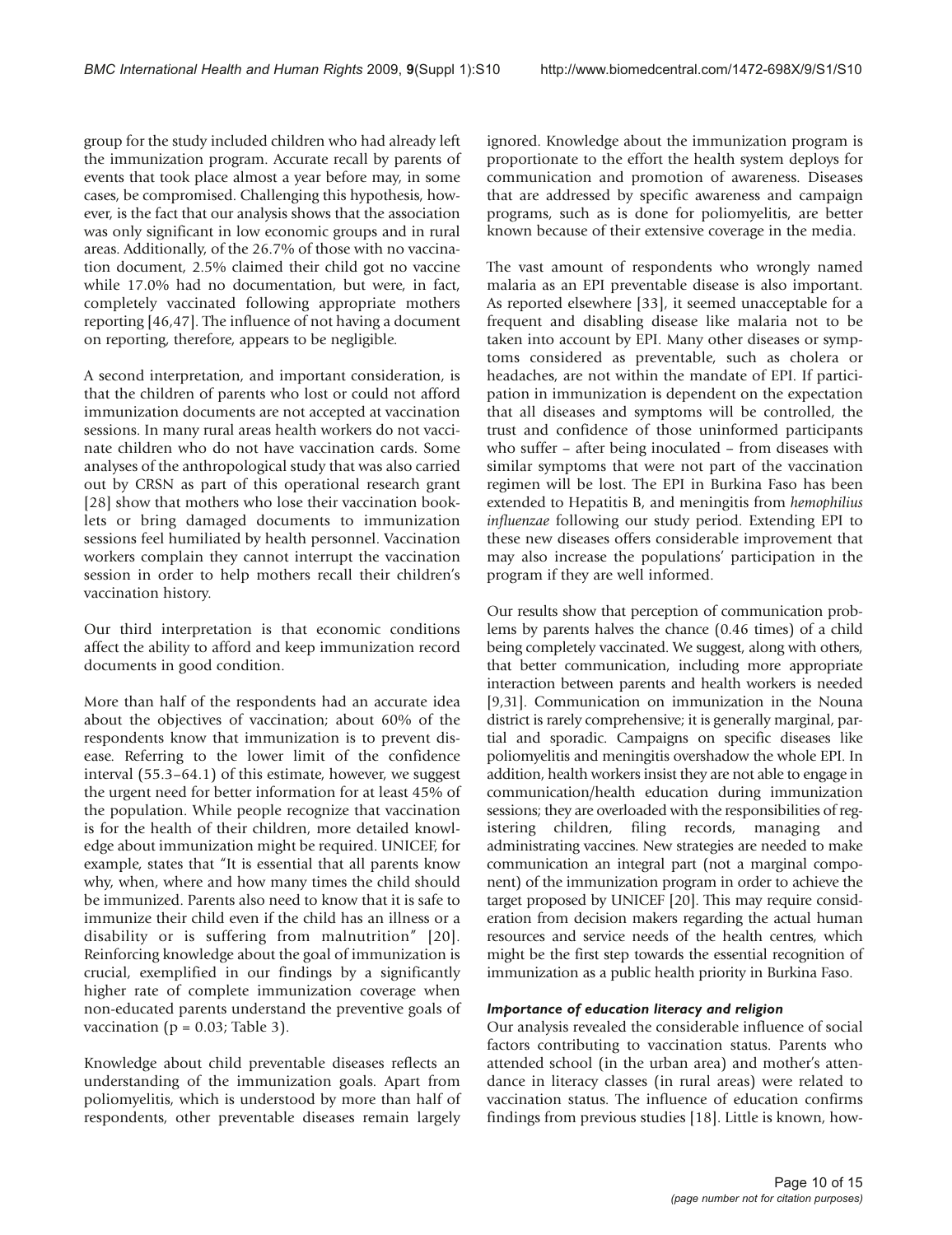ever, about the relationship between parents' attendance in literacy classes and immunization status of the child. This suggests the need to assess the relationship that might be built between immunization communication strategies and current strategies used in literacy training when designing immunization coverage improvement interventions. Increasing the level of adult literacy or incorporating vaccination awareness in literacy programs may improve the understanding of rural communities on health issues such as immunization.

Another social determinant assessed in this study was religious affiliation. Particular Muslim factions shaped some communities' relation to immunization questions [14,15]. In our study, children of Muslim families (controlling for economic status) have significantly lower rates of complete immunization coverage in rural areas. Non-Muslims had almost twice the probability of being in the completely vaccinated group. Our study did not account for the role of Muslim opposition to immunization that played out in Nigeria (where immunization was presented by some Islamic factions as an instrument threatening the wellbeing of Muslim communities) [14,15]. We suggest, however, that in Nouna the problem is more related to access to information. A previous study in the area reported that women who attended Koranic School were less likely to participate in HIV counselling [45]. In Nouna district, women are responsible for going with the child to the vaccinating site. In some Muslim communities, external informants have only limited and controlled access to women. In addition, in the two Muslim dominant ethnic groups (Marka and Mossi), women are said to be less "free" than in the Christian and the animist dominant ethnic group (Bwaba) [44]. Our result corroborates previous findings as to the sensitivity of the relationship between immunization uptake and religious matters [12,17]. The problem is not limited to Muslims, as researchers [17] have also noted the low immunization coverage rates among orthodox Protestant inhabitants in the Netherlands. In Nouna district, we have previously documented the influence of the Catholic church on AIDS prevention campaigns, particularly its untactful disapprobation of condom use [44]. Combining these findings, it appears that the complex relationships between religious matters and health outcomes must be questioned more deeply. These results suggest that intervention on the issue can neither neglect religious considerations nor the particular learning environments of specific groups. Health intervention planners should integrate both health promotion and adult literacy into their activities; they must also consider the distribution and involvement of religious groups.

#### *Distance and location*

Our study put an emphasis on location and geographic determinants, and we can draw three conclusions from

these factors. First, unlike other findings [23-25], there is no intra-village distance-based disparity as to children's vaccination status. Those living at village boundaries have the same probability of being fully vaccinated as those living near the selected fixed vaccination sites of the village. The average distance separating the households of completely vaccinated children and those separating others from the vaccination points are not statistically significant. However, the result is strategically significant as it argues in favour of the current vaccination strategy in Nouna district. In each village, one, two or three vaccination sites are selected with the participation of the community; these places change according to the season. We can also postulate from this result that the withdrawal of some of these sites, which is planned by some health teams, may influence vaccination coverage in those areas. The second conclusion related to location and geographic factors is that after controlling for urban areas, our analysis suggests that children of the villages hosting a health centre have better immunization coverage rates compared to surrounding villages, but there is no difference between villages outside the site of the health centres. Equal effort is given to all outreach villages. The third conclusion suggests that children born in health facilities in the villages have a better vaccination coverage rate compared to those born at health facilities in the town of Nouna. This may show less effective targeting of services in the larger, more heterogeneous communities. Unlike many cases where urban areas are better off with respect to immunization coverage, living in Nouna does not warrant better immunization coverage compared to rural areas. Discussions with some health workers suggest that in the urban area of Nouna, some nurses regard immunization as a low status activity. There is a need for district managers to design specific interventions for towns in similar conditions so that the view that immunization is an important health intervention can be restored at the health worker level.

#### *Economy and living conditions*

Like previous studies [19], our findings suggest there is a difference in vaccination coverage related to the economic conditions of households. In rural areas, children in the highest economic quartile have a better immunization coverage rate and a greater probability (2.1 times) of being vaccinated. However, we should not reduce the ability to pay to an incentive to immunize. The influence of economic factors remains more complex than ability to pay, as immunization services are free of charge in Burkina Faso. At the same time, it is also difficult to claim that all health centres are following this free of charge requirement. Some of the reasons given by mothers for not participating in immunization sessions are that they did not have the money required (suggesting their belief that money is sometimes being demanded of them). The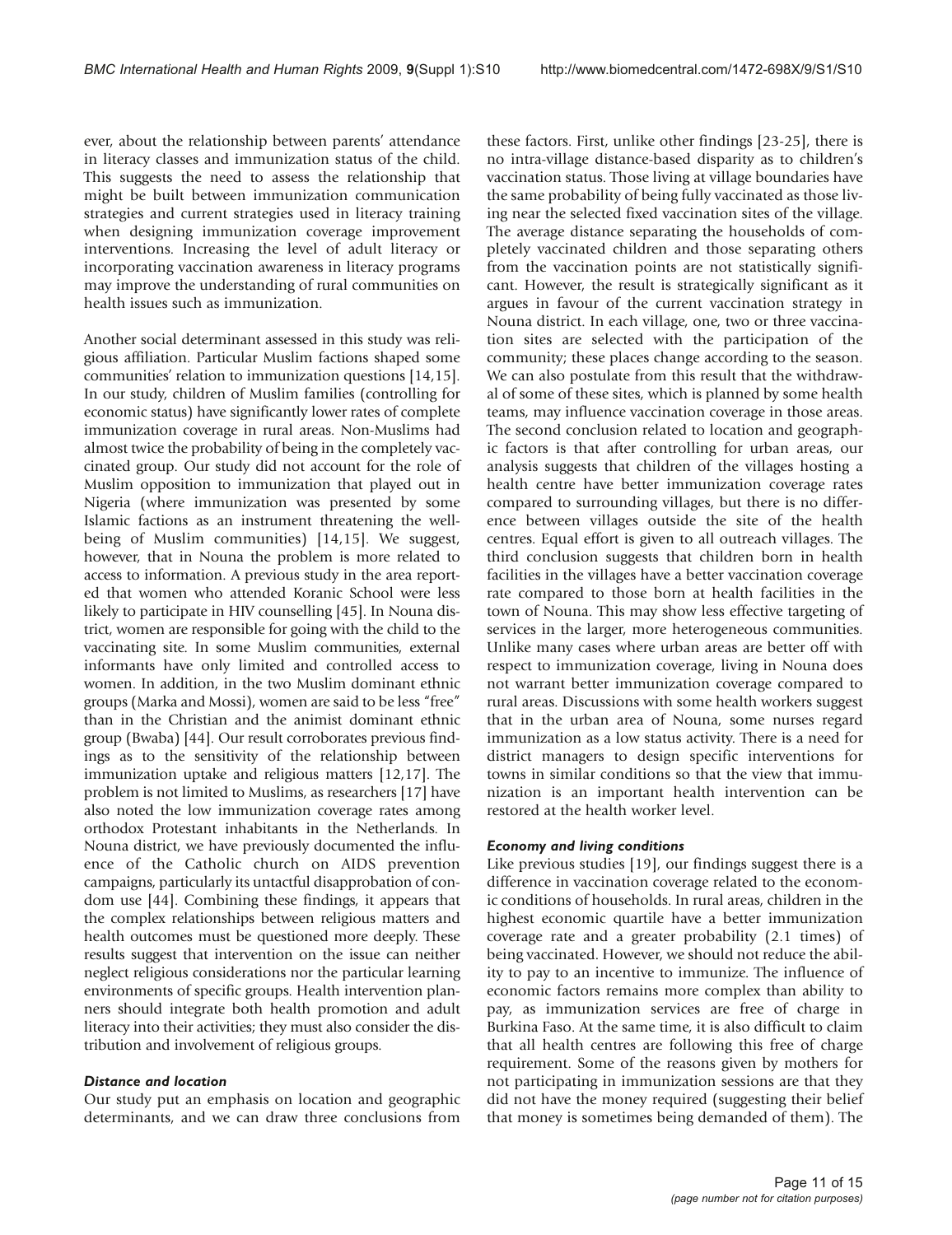indirect influence of economic factors on immunization at household levels is a more obvious explanation. When the household is experiencing food and resource shortages, participating in a session becomes a matter of lesser priority. A man who participated in our discussion sessions gave a clear explanation:

*"What I add...it's the problem we usually face during rainy season. In the household we often face difficulties, i e. some crisis periods, when there is no food to eat. When we spend a bad night because we had no more supplies, each may try* (in the morning) *to find something for the children. So you are all in a hurry; the husband will go on his way and the wife will try to find some shea nuts* (in the bush)*. Under the pressure of food shortage, as parents, you don't want children to wakeup and find you without a solution for their hunger; they will look so pitiful. These problems can be the reason for not respecting the appointment with the vaccination team."* A Young father in Toni village.

It may be difficult for decision makers to control the indirect influence of economic factors on immunization uptake. However, there remains a need to identify all the interactions between the health system and the communities that require money. Thus, large-scale communication about the free services and careful monitoring of vaccination procedures should be undertaken to clarify the issue at the community level.

## *Final considerations*

The result of the regression model reported a Nagelkerke R2 of 0.186; although this may explain only 18.6% of the variance of immunization status in rural areas, we suggest this is an important contribution. Given the equal distribution of vaccination outcome (50.2%), the variance is at its maximum and explaining 18% of that variance is critical. In addition, a child's immunization uptake depends on many other factors not related to communities; this also needs to be taken into account when explaining the overall variance of complete immunization outcome. Finally, the overall validity of the regression is proven by a non-significant Hosmer-Lemeshow test of goodness of fit (khi2 = 5.516, df = 7; significance =  $0.597$ ) [48,49].

Although research from the health services perspective would have suggested a different explanation of the variance, we can still conclude from this discussion that the result of the study is relevant and can orient intervention.

The results of the regression model distinguished two groups of factors influencing immunization coverage. Two factors are related to households (economic conditions and religion) and two other factors related to the interaction between households and the health centre (communication and availability of vaccination record

document). Our research explored the question from a population perspective. Our results suggest that considering both communities and health services is important in designing interventions. An intervention targeting only the community or only the health workers will not resolve the low immunization coverage rate. There is a need for an integrated approach at both the community and the health service level.

Based on our results and analysis, we can postulate that the intervention planned by CRSN and the Nouna health district should have at least two principal components. One should target the community and the other one should be at the level of the health service delivery. Health workers must be trained to fully integrate communication into their activities and appropriate communication frameworks should be established between health workers and communities. Designing and adapting culturally appropriate sensitization tools that incorporate the use of pictures would probably address issues related to illiteracy. It is important that information about the immunization program be as complete as possible, that information be made available in all public places and that it be relevant to all residents. Collaboration with religious and community leaders is also essential to ensure broad dissemination of immunization messages. To reinforce the importance of immunization at both community and health workers levels, trainings planned as part of the intervention are expected to inform all participants about the real cost incurred by the government and its partners for immunization. Community members, however, should be well informed that, despite this cost incurred by the government, immunization is free of charge; this will allow them to recognize the effort made to bring immunization to their doors while at the same time making them more cautious of attempts to make them pay to immunize their children.

## *Study limitations*

A key issue faced by immunization researchers in areas with high illiteracy rates is managing respondents' recall bias, and information bias when using only vaccination cards. Studies show that mothers' responses are accurate and provide generally adequate information even if they are said to underreport immunization uptakes [46,47]. The rate for immunization coverage we obtained in this study is extremely high compared to results of the national census of the previous year. Concern about the under reportage of immunization coverage due to poor recall has been put to rest. What this study cannot rule out is the possibility of over reportage due to poor recall. We show, however, a strong association between complete immunization and the presence of immunization booklets. This study cannot, on its own, provide an explanation for the increase in complete immunization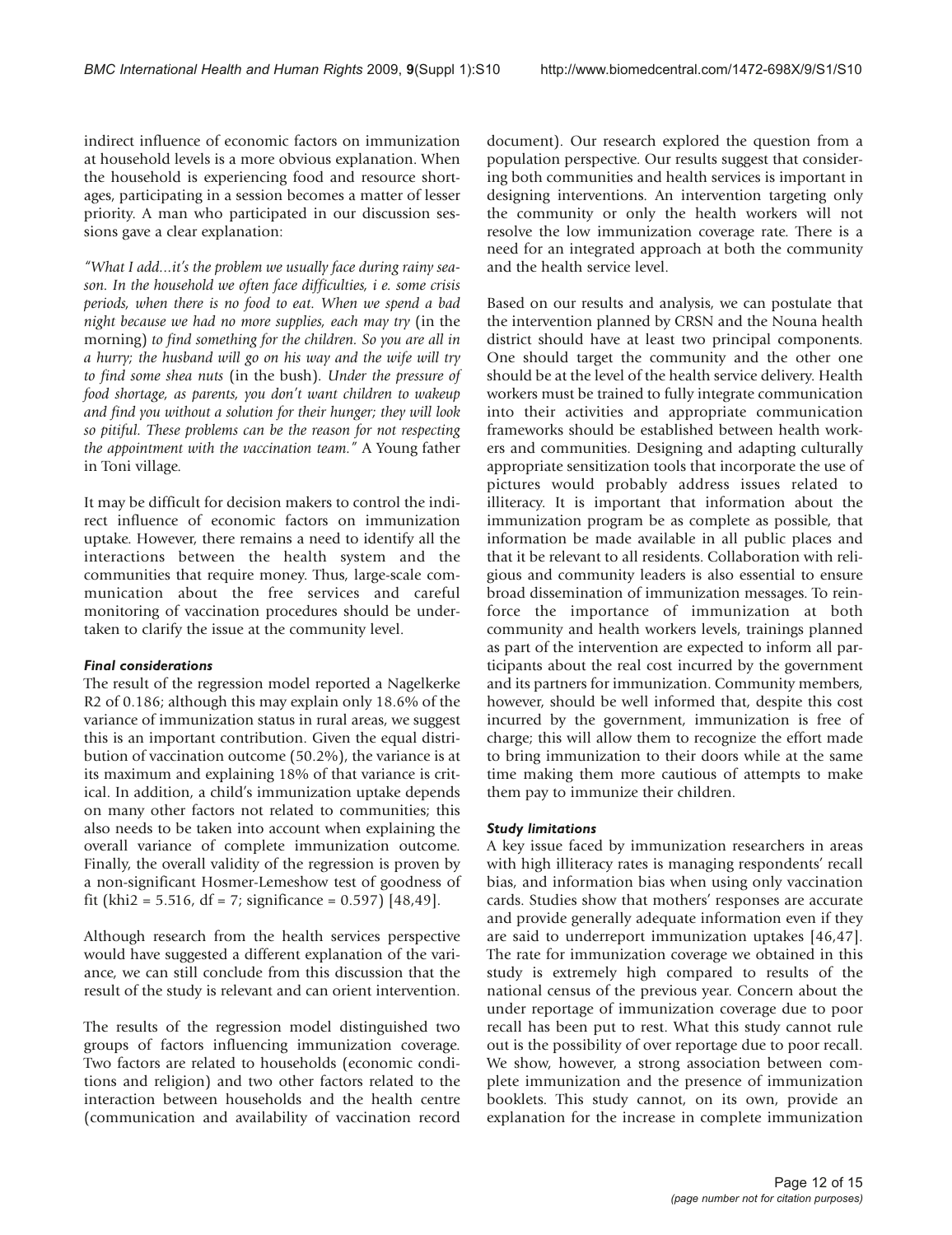coverage rate nor can it completely account for the role of the vaccination card in these results. The anthropological study mentioned earlier [28] and which had a special focus on the immunization record cards provides a fuller description to that end.

It was not our original intention to compare urban and rural areas and therefore the sampling procedure did not take this into account. Determining the number of children proportionally resulted in having a relatively fewer number of children in the urban area. The result is that the regression model could not accommodate locality (urban/rural) for categories and use at the same time all the eight variables having a significant relationship with the outcome. Two variables distribution in the urban area could not satisfy the rule of minimum ratio of 10 to 1 (having a sample size with at least 10 cases for 1 variable in the regression) [49]. As such, extending the interpretation of the regression analysis to the urban area requires caution. It is important to note, however, that the analysis of six variables in the regression (not presented here) produced the same result as the one presented in this report.

Another study limitation is the procedure used to determine economic status. Determining economic status through a single monetary value estimated from agricultural production, animals and poultry, salaries and trade revenues is rather exclusive. Equipment, housing conditions and others properties (also collected during the study) could have contributed to the reliability and validity of socio-economic status. Additionally, the principal economic activity was the main source of information, excluding the secondary activities of other members of the household. Nonetheless, our estimate of economic conditions is associated with education and knowledge variables, providing external validity.

# **Conclusions**

Beyond reaching the communities, the primary goal of EPI activities should be to get people to better understand what vaccination is about and what is at stake. Poor communication around immunization and inadequate knowledge about its objectives and the importance of the immunization booklet seem to account for the low immunization coverage in our study area. Comprehensive information and communication on immunization (instead of relying on sporadic single disease specific messages like those of poliomyelitis and other epidemics) may improve understanding of immunization for many communities; both strategies must be used complementarily. The question of whether this communication work is feasible for small health teams needs to be addressed.

Social factors like education are always important with regards to access and health seeking behaviours, including immunization uptake. In the context of a high level of illiteracy, as occurs in the Nouna Health District, taking note of adult literacy and accommodating it through health promotion mechanisms would be an appropriate approach to improving the immunization coverage rate. A clear difference among certain religious groups was found in immunization coverage. We suspect that unequal access to information is the likely cause of this difference. Designing local interventions should therefore take into account complex cultural specificities to access, such as religion.

The goal of improved access is currently also hampered by poor household economic conditions. Health intervention planners have limited influence on economic conditions of the households. However, considering critical economic periods and conditions in the implementation of interventions may help solve this limitation.

As to geographic factors, the incorporation of vaccination strategies using local vaccination sites to target uptake in remote areas of the district provides better opportunity to access vaccination services for children. Consequently, rural areas are in a better position to achieve improved immunization coverage. Different approaches are clearly needed for the urban area. Urban health units need to make additional efforts to better address the needs of a more heterogeneous range of people living in urban centres, starting with children born in their health facilities.

Our findings suggest that improving immunization coverage requires considering contextual factors related to individual resources and communities but also those related to the interaction between communities and the health system. Determining the responsibility and capability of each partner is a key to designing contextually relevant health interventions.

# **Ethical issues**

This research was accepted by the local ethical committee (Comité Local d'Éthique). Interviews were performed after explaining the objective of the study and obtaining the consent of the respondents. Security and confidentiality of the data is preserved using the CRSN procedures. The informants are rendered anonymous by using an alphanumerical coding system to identify the compound, the household and the members.

# **List of abbreviations used**

WHO – World Health Organization; EPI – Expanded Program on Immunization; IDRC – International Development Research Centre; CIII2 – Canadian International Immunization Initiative Phase 2; CRSN – Centre de Recherche en Santé de Nouna; CMA – Centre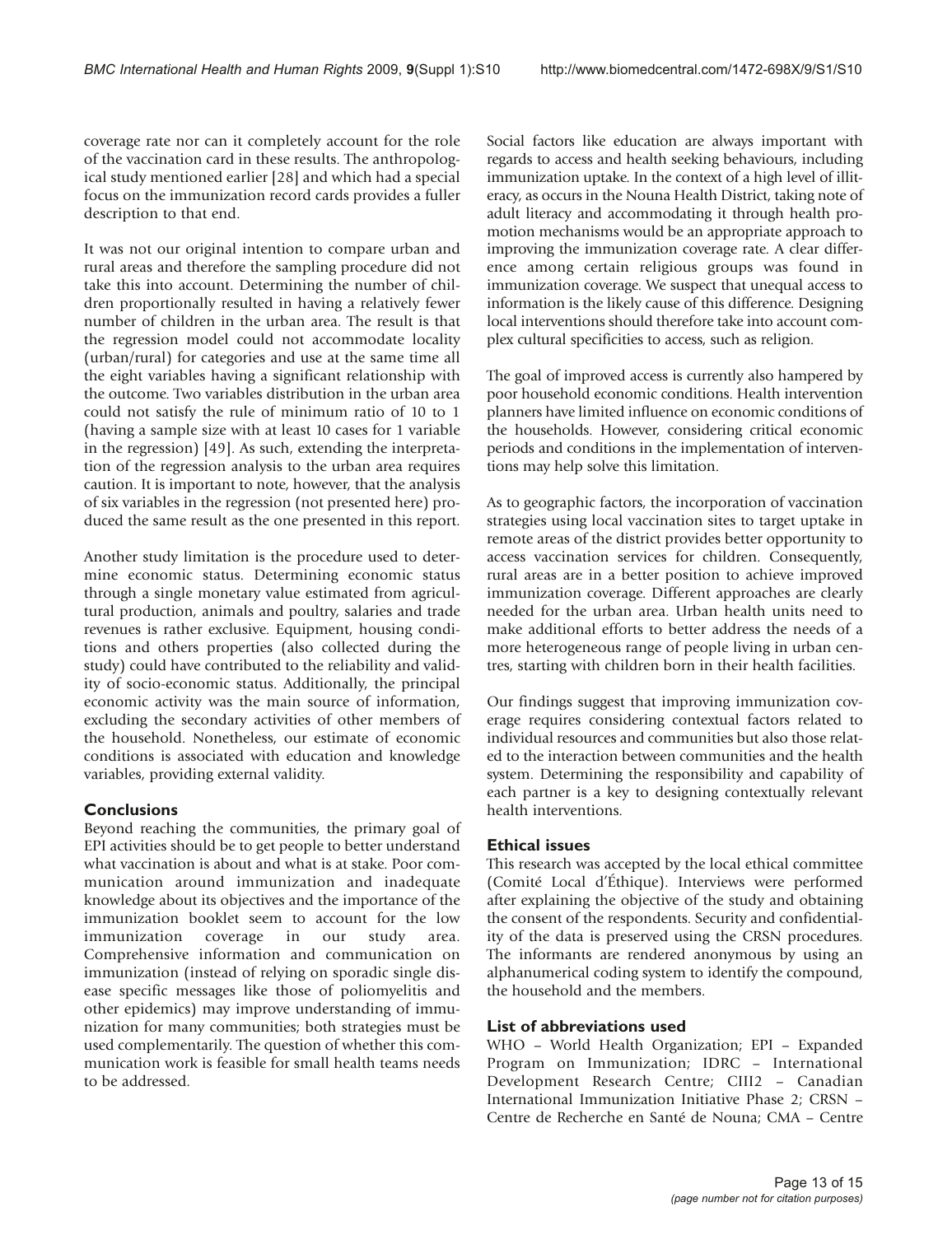de Santé avec Antenne Chirurgicale; CSPS – Centre de Santé et Promotion Sociale; DSS – Demographic Surveillance System; GPS – Global Positioning System; ATRA – Average Theoretical Range of Action.

#### **Competing interests**

The authors declare that they have no competing interests.

#### **Authors' contributions**

AS participated in the design of the study, carried out the field studies, analyzed the data and drafted the manuscript. SS carried out the GPS and the field measurements of distances for the study. BK participated in the coordination of the study, the critical revision and the interpretations of the results. MD participated to the critical revision and interpretation of findings. JG participated to critical revision, interpretation of the findings. GB conceived of the study, and participated in its design and coordination and helped to draft the manuscript. All authors read and approved the final manuscript.

# **Additional material**

*Additional file 1* 

Abstract in French.

Available from:

http://www.biomedcentral.com/content/supplementary/ 1472-698X-9-S1-S10-S1.doc

#### **Acknowledgements**

This work was carried out with the aid of a grant from the International Development Research Centre (IDRC), Ottawa, Canada, as part of the Canadian International Immunization Initiative Phase 2 (CIII2).This initiative is a project of the Global Health Research Initiative (GHRI). The authors would like to thank the team of the Centre de Recherche en Santé de Nouna (CRSN) and to the local communities. Many thanks to all coinvestigators who participated to the ETUVAC study: Gilles Bibeau (PI), Bocar Kouyaté (PI),Aboubakary Sanou, Marylène Dugas, Séraphin Simboro, Maurice Ye, Jean-Claude Robert Lucien Kargougou, and support teams Casimir Ouédraogo, Alphonse Zakané. Special thought go to the coordinator of this study, Florent Somé, who tragically died in August 2005.

This article is published as part of *BMC International Health and Human Rights* Volume 9 Supplement 1, 2009: The fallacy of coverage: uncovering disparities to improve immunization rates through evidence.The Canadian International Immunization Initiative Phase 2 (CIII2) Operational Research Grants. The full contents of the supplement are available online at http://www.biomedcentral.com/1472-698X/9?issue=S1.

#### **References**

- 1. Ashton J, Seymour H (Eds): **The new public health** Buckingham UK Open University Press; 1988.
- 2. Condran GA, Preston SH: **Child mortality difference, personal health care practices, and medical technology: The United States, 1900 – 1930.** In *Health and social change in international perspective.* Edited by Chen LC, Kleinman A and Ware NC. Boston Harvard University Press; 1994: pp171-224
- 3. Millimouno D, Diallo AA, Fairhead J, Leach M: **Dynamique sociale et vaccination infantile dans deux préfectures de la Guinée. Rapport de l'étude.** Institut of Development Studies; nd.
- 4. Schaad UB: **Improving immunization strategies in developed countries.** *Vaccine* 1999, **17:**S71-S73.
- 5. Rie AV: **Modeling vaccination strategies for developing countries.** Meeting D ed.; 2004.
- 6. Streefland PH, Chowhury AMR, Ramos-Jimenez P: **Quality of vaccination services and social demand for vaccinations in Africa and Asia.** *Bull World Health Organ* 1999, **77:**722-730.
- 7. Inserm: **Tuberculose Place de la vaccination dans la maîtrise de la maladie.** Paris Inserm 2004.
- 8. Malissard P: **La longue controverse de la vaccination antituberculeuse au Canada: le bacille Calmette-Guérin (BCG), 1925-1975.**, vol. 15. pp. 87-128: CBMH/BCHM; 1998:87-128.
- 9. Yarwood J, Noakes K, Kennedy D, Campbell H, Salisbury D: **Tracking mothers attitudes to childhood immunisation 1991–2001.** *Vaccine* 2005, **23:**5670-5687.
- 10. Taylor JA, Darden PM, Brooks DA, Hendricks JW, Wasserman RC, Bocian AB: **Association Between Parents' Preferences and Perceptions of Barriers to Vaccination and the Immunization Status of Their Children:A Study From Pediatric Research in Office Settings and the National Medical Association.** *Pediatrics* 2002, **110:**1110-1116.
- 11. Laplante J, Bruneau J: **Aperçu d'une anthropologie du vaccin: regards sur l'éthique d'une pratique humanitaire.** *História, Ciências, Saúd Manguinhos* 2003, **10 (supplément 2):**519-536.
- 12. Das P: **Fragile lives—immunization at risk.** *Lancet Infect Dis* 2004, **4:**789.
- 13. Pincock S: **Polio eradication plans face opposition.** *Lancet Infect Dis* 2003, **3:**745.
- 14. Jegede AS: **What led to the Nigerian boycott of the polio vaccination campaign?** *PLoS Medicine* 2007, **4:**417-422.
- 15. Renne E:**Perspectives on polio and immunization in Northern Nigeria.** *Soc Sci Med* 2006, **63:**1857-1869.
- 16. **Est-il possible d'arriver à une couverture de quatre-vingt pour cent?** [http://www.vaccinealliance.org]
- 17. Paulussen TGW, Hoeksstra F, Lanting CI, Buijs GB, Hirasing, RA: **Determinants of Dutch parents' decisions to vaccinate their child.** *Vaccine* 2006, **24:**644-651.
- 18. Mashako LMN, Kapongo CN, Nsibu CN, Malamba M, Davachi F, Othepa MO: **Evaluation de la couverture vaccinale des enfants de moins de 2 ans à Kinshsa (Zaïre).** *Arch Fr Pediatr* 1992, **49:**717-720.
- 19. Zuber PLF, Konombo GKS, Dembélé-Traoré A, Millogo JD, Ouattara A, Valian A: **Mass measles vaccination in urban Burkina Faso, 1998.** *Bull World Health Organ* 2001, **79:**296-300.
- 20. **Why it is important to share and act on information about immunization** [http://www.unicef.org/ffl/overview.htm]
- 21. Goulet V, Papasoglou S: **Evaluation de la couverture vaccinale « rougeole » et « rubeole » sur le plan national à partir d'un échantillon d'école** *Ann Pédiatr* 1989, **36:**43-48.
- 22. Ministère de la Santé BF:**Revue approfondie du PEV.** (Vaccinations DdlPpl ed. Ouagadougou; 2003.
- 23. Ministère de la Santé: **Enquête d'évaluation de la Couverture et des Facteur associés à la Vaccination lors des JNV édition 2000 au niveau des District, Burkina Faso.** (Santé Mdl ed. Ouagadougou: Ministère de la Santé; 2001.
- 24. Streefland PH, Chowdhury AMR, Ramos-Jimenez P: **Patterns of vaccination acceptance.** *Soc Sci Med* 1999, **49:**1705-1716.
- 25. Malison MD, Sekeito P, Henderson PL, Hawkins RV, Okire SI, Jones TS: **Estimating health service utilization, immunisation coverage, and childhood mortality: a new approach in Uganda.** *Bull World Health Organ* 1987, **65:**325-330.
- 26. Brockerhoff M, Hewett P: **Inégalités de la mortalité de l'enfant chez des groupes ethniques de l'Afrique subsaharienne.** *Bull World Health Organ* 2000, **78:**30-41.
- 27. Rangel MC, Shoenbach VJ,Weigle KA, Hogan VK, Strauss RP, Bangdiwala SI: **Racial and ethnic disparities in influenza vaccination among elderly adults.** *J Gen Intern Med* 2005, **20(5):**426-431.
- 28. Dugas M, Dubé E, Kouyaté B, Sanou A, Bibeau G: **Portrait of a lengthy vaccination trajectory in Burkina Faso: from cultural acceptance of vaccines to actual immunization.** *BMC Int Health Hum Rights* 2009, **9**(Suppl 1):S9.
- 29. Vecchiato NL: **Sociocultural aspects of tuberculosis control in Ethiopia.** *Medical Anthropology Quaterly* 1997, **11:**183-201.
- 30. Samuelsen H: **Infusion of health: the popularity of vaccinations among the Bissa in Burkina Faso.** *Anthopology & Medicine* 2001, **8:**163-175.